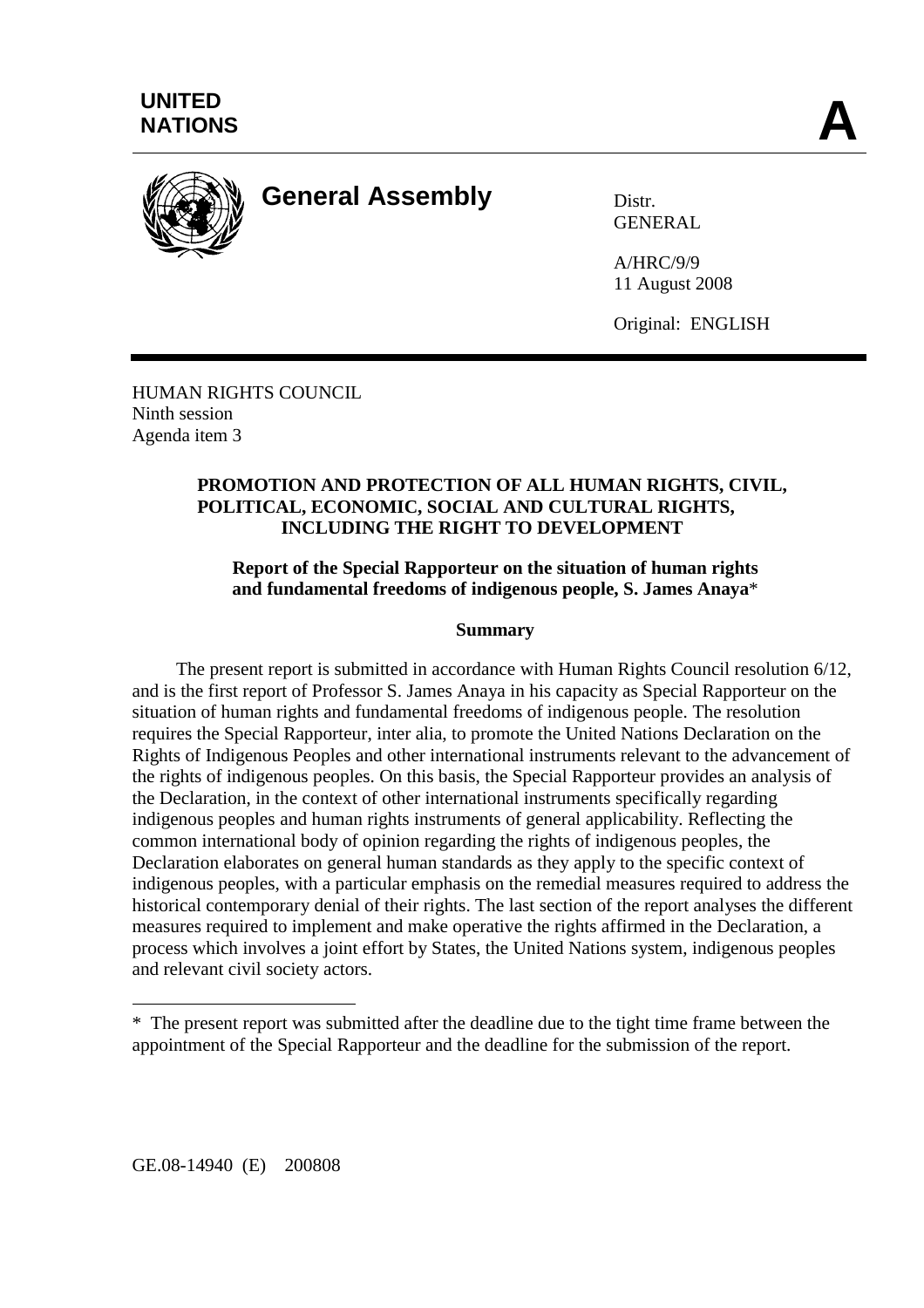# **CONTENTS**

|  |                                                                                             |                                                                                          | Paragraphs | Page           |
|--|---------------------------------------------------------------------------------------------|------------------------------------------------------------------------------------------|------------|----------------|
|  |                                                                                             |                                                                                          | $1 - 5$    | 3              |
|  |                                                                                             |                                                                                          | $6 - 13$   | $\overline{4}$ |
|  | A.                                                                                          |                                                                                          | $6 - 7$    | $\overline{4}$ |
|  | <b>B.</b>                                                                                   |                                                                                          | $8 - 13$   | $\overline{4}$ |
|  |                                                                                             | II. SCOPE OF THE MANDATE OF THE                                                          | $14 - 17$  | 5              |
|  | III. THE DECLARATION ON THE RIGHTS OF INDIGENOUS<br>PEOPLES AND THE LARGER BODY OF RELEVANT |                                                                                          | $18 - 43$  | 6              |
|  | A.                                                                                          | Instruments not specific to indigenous peoples and                                       | $20 - 30$  | $\tau$         |
|  | <b>B.</b>                                                                                   | The International Labour Organization conventions                                        | $31 - 33$  | 11             |
|  | C.                                                                                          |                                                                                          | $34 - 43$  | 11             |
|  |                                                                                             | IV. MECHANISMS TO OPERATIONALIZE THE RIGHTS<br>AFFIRMED IN THE DECLARATION ON THE RIGHTS |            |                |
|  |                                                                                             |                                                                                          | 44 - 84    | 14             |
|  | A.                                                                                          |                                                                                          | $44 - 59$  | 14             |
|  | <b>B.</b>                                                                                   |                                                                                          | $60 - 73$  | 17             |
|  | C.                                                                                          |                                                                                          | $74 - 79$  | 21             |
|  | D.                                                                                          |                                                                                          | $80 - 84$  | 23             |
|  |                                                                                             |                                                                                          | $85 - 90$  | 24             |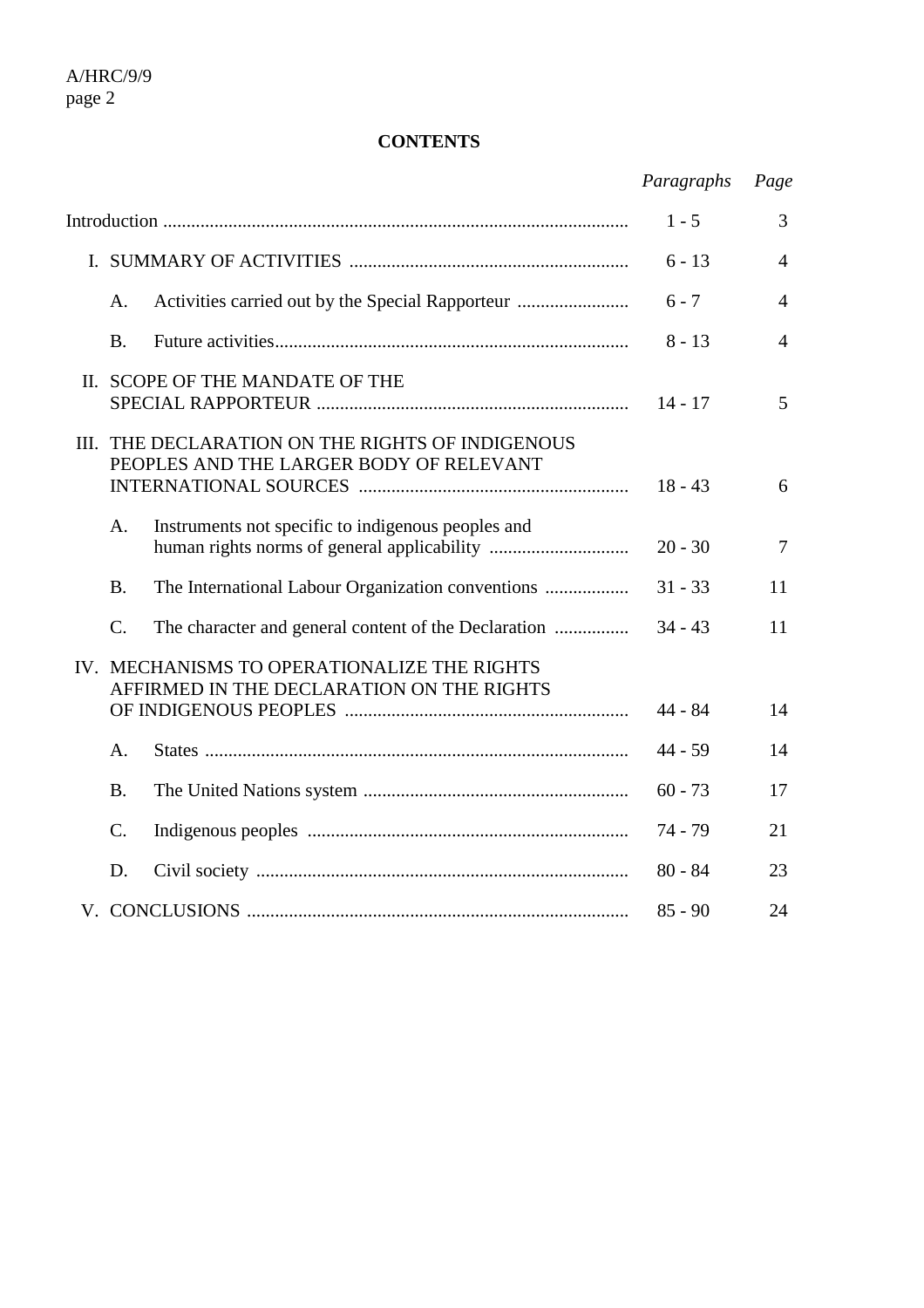#### **Introduction**

1. The mandate of the Special Rapporteur on the situation of human rights and fundamental freedoms of indigenous people was originally established by the Commission on Human Rights in 2001 (by resolution 2001/57), and subsequently extended by the Commission (resolution 2004/62), the General Assembly (resolution 60/251) and the Human Rights Council (resolution 5/1). On 28 September 2007, the Human Rights Council decided to renew the mandate of the Special Rapporteur for an additional period of three years, reframing the Commission's original resolution (resolution 6/12).

2. On 28 March 2008, at its seventh session, the Council decided to appoint Professor S. James Anaya, from the United States of America as the new mandate-holder. After fulfilling the formal requirements set forth in the Code of Conduct for Special Procedures' Mandate Holders of the Human Rights Council (resolution 5/2, para. 5), Professor Anaya assumed his mandate on 1 May 2008.

3. This document presents the Special Rapporteur's first report to the Council, in which he wishes to provide a number of reflections concerning the operationalization of the human rights norms affirmed in the United Nations Declaration on the Rights of Indigenous Peoples and other relevant international instruments. The report consists of four parts. Section I provides a brief description of the activities undertaken by the Special Rapporteur from 1 May to 1 August 2008, including a general plan of proposed activities for the coming year. Section II presents an overview of the Special Rapporteur's mandate in accordance with resolution 6/12 and in relation to the Declaration. Section III provides an analysis of the Declaration within the context of other instruments and sources of human rights norms concerning the rights of indigenous peoples. An assessment of the different mechanisms required for promoting the implementation of the Declaration is provided in the last section.

4. Addendum 1 to the present report contains a summary of communications sent to Governments and replies received, as well as observations by the Special Rapporteur. Addendum 2 is the report of the former mandate-holder, Professor Rodolfo Stavenhagen, on his official mission to Bolivia from 25 November to 7 December 2007.**<sup>1</sup>**

5. The Special Rapporteur wishes to gratefully acknowledge the trust he has received from the Human Rights Council to carry out his duties, and wishes to thank the Office of the High Commissioner for Human Rights (OHCHR) and its staff for their committed assistance, as well as to the individual experts that have assisted in the preparation of this report. He also wishes to acknowledge the institutional support provided to the mandate of the Special Rapporteur by the University of Arizona Indigenous Peoples Law and Policy Program. Finally, the Special Rapporteur would like to express his deep gratitude and admiration for the work of

**<sup>1</sup>** A preliminary note with the main findings of the former Special Rapporteur's mission to Bolivia was presented to the Council during its sixth session (A/HRC/6/15/Add.2).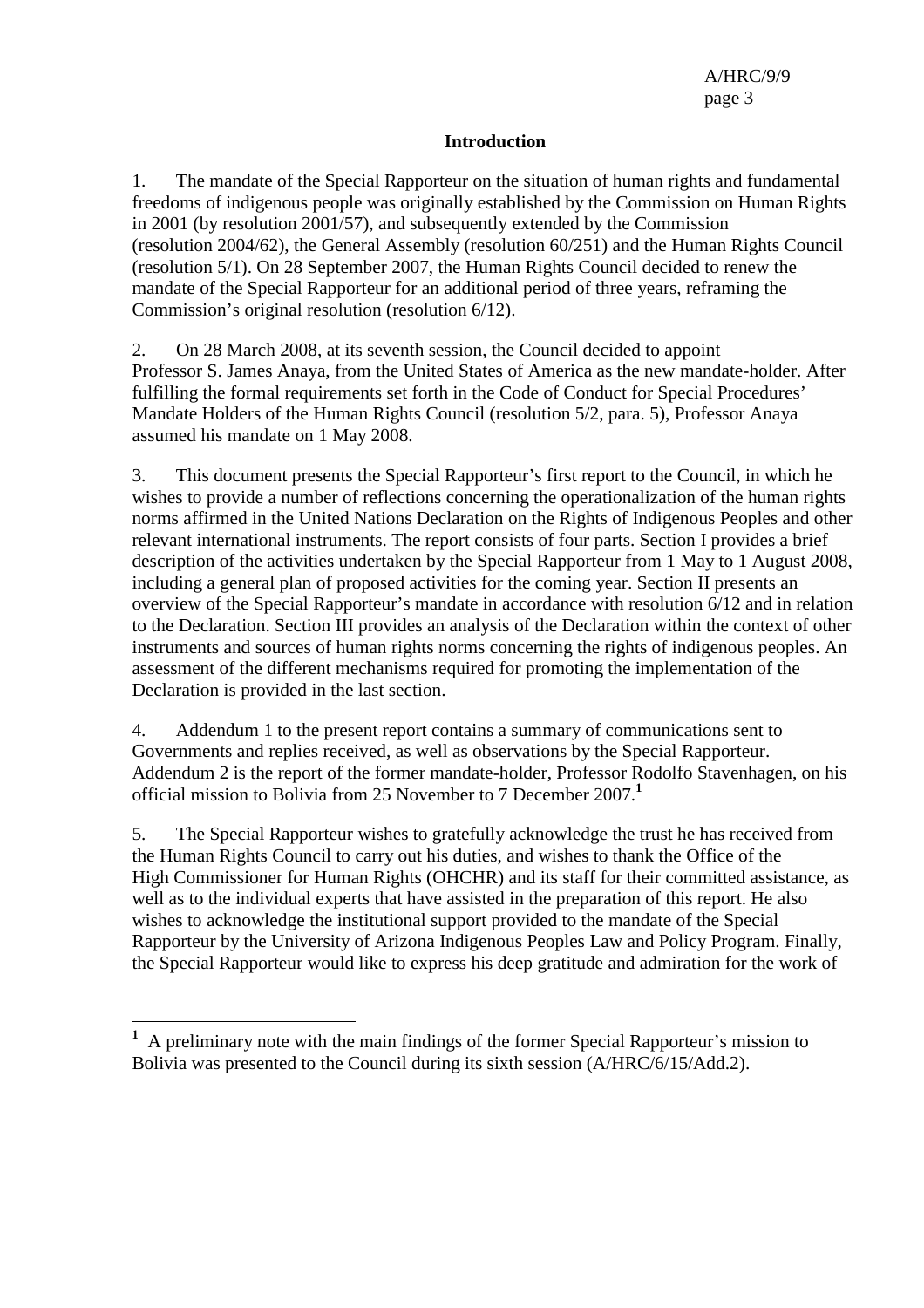the former mandate-holder, Professor Rodolfo Stavenhagen. The Special Rapporteur will aim to carry out his work with a view to providing continuity to the achievements and following up on the challenges of the last seven years with a deep sense of humility and purpose.

# **I. SUMMARY OF ACTIVITIES**

## **A. Activities carried out by the Special Rapporteur**

6. Since the Special Rapporteur assumed his mandate on 1 May 2008, he has engaged in an initial dialogue with representatives of several Governments, indigenous peoples' organizations, and non-governmental organizations (NGOs), as well as with individual experts and members of the United Nations secretariat and bodies, including the Permanent Forum on Indigenous Issues and the Expert Mechanism on the Rights of Indigenous Peoples, and with representatives of specialized agencies, including the United Nations Development Programme (UNDP), the International Labour Organization (ILO) and the World Bank.

7. Following the initiative of the President of the Constitutional Assembly of Ecuador and of various indigenous organizations, and as part of the programme of technical assistance by UNDP in the country, the Special Rapporteur visited Ecuador from 28 to 29 May 2008, with a view to contributing to the ongoing debates in the country regarding the process of constitutional review. During his working visit, the Special Rapporteur had the opportunity to engage in a constructive dialogue with members of the Constitutional Assembly, experts, and representatives of indigenous organizations and of the Confederation of Indigenous Nationalities of Ecuador (CONAIE). The Special Rapporteur submitted a number of observations to the Government regarding some of the issues raised during his working visit, in light of the relevant international norms (see A/HRC/9/9/Add.1).

### **B. Future activities**

8. From 14 to 25 August 2008, the Special Rapporteur will undertake an official visit to Brazil, within the framework of the Government's open invitation to United Nations special procedures and at the request of several indigenous organizations. In addition, the Special Rapporteur is currently engaged in a dialogue with the Government of Nepal concerning the possibility of conducting an official mission to the country in the upcoming months, as well as with other Governments, including those of the Russian Federation, Indonesia and the Republic of the Congo.

9. Following a recommendation of the Permanent Forum, the Special Rapporteur, together with the Special Rapporteur on violence against women, its causes and consequences, will participate in an Asia-Pacific regional NGO consultation on "Violence against indigenous women in Asia-Pacific". The consultation is being organized by the Asia Pacific Forum on Women, Law and Development and will be held in New Delhi on 15 and 16 October 2008.

10. With a view to improving the effectiveness of and coordination between the existing bodies within the United Nations system with specific mandates on the rights of indigenous peoples, the Special Rapporteur is assisting with the organization of a working meeting with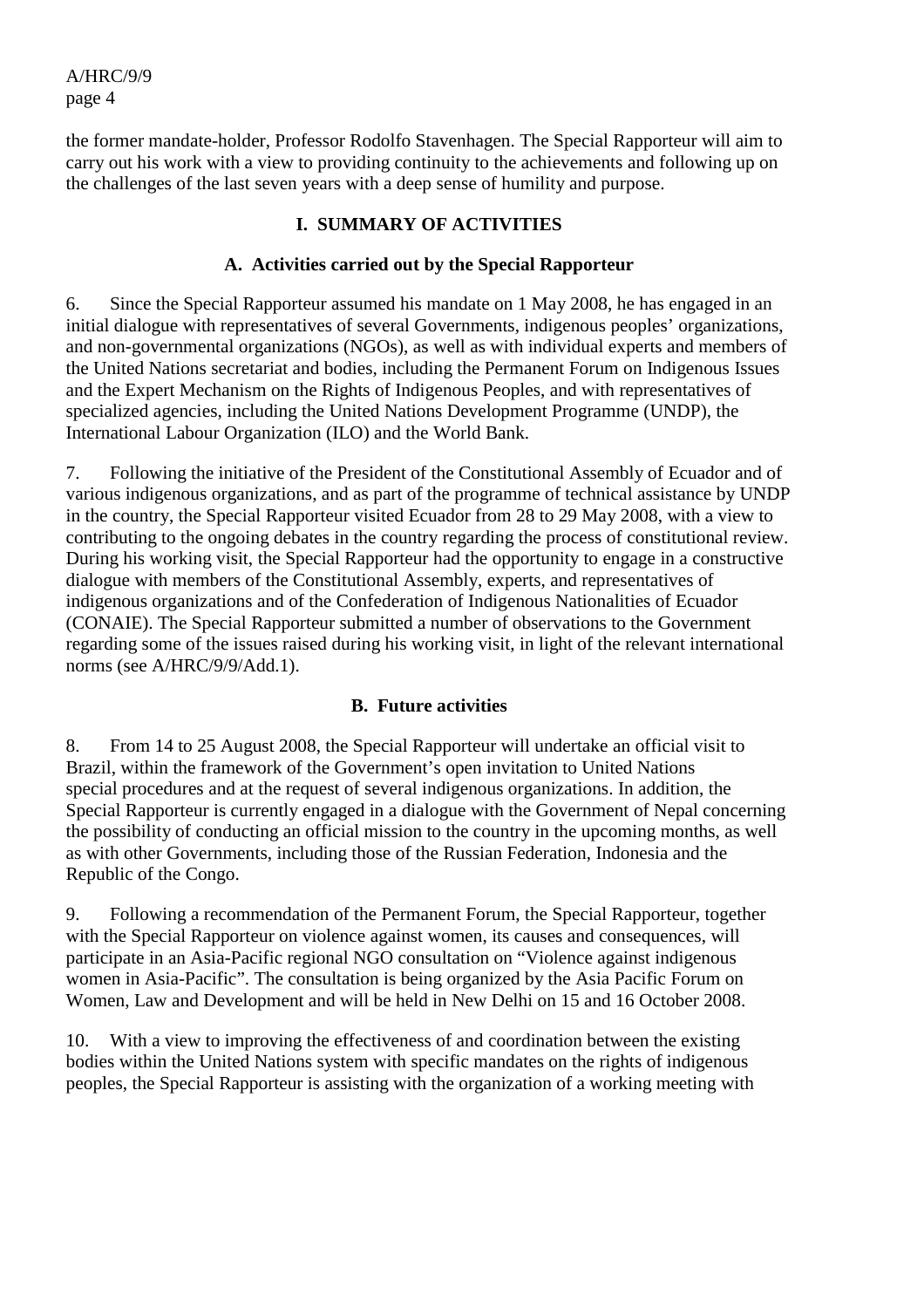members of the Permanent Forum and of the Expert Mechanism on the Rights of Indigenous Peoples. The meeting is being organized by the International Work Group on Indigenous Affairs and the Almáciga Intercultural Work Group and will take place in Madrid in February 2009.

11. The Special Rapporteur is determined to engage all relevant actors in a constructive dialogue on pressing issues of concern to indigenous peoples, including transnational companies. Building on other initiatives in this regard, including a forthcoming OHCHR expert seminar and a request by the Permanent Forum for a study on transnational corporations and other business enterprises, the Special Rapporteur is planning to participate in a technical meeting regarding experiences, best practices and potential models for the resolution of conflicts arising from commercial natural resource extraction on indigenous territories. The meeting, which will promote a dialogue between Governments, indigenous peoples' NGOs and transnational companies, is being organized by the UNESCO Centre of Catalunya and Kreddha (the International Peace Council for States, Peoples and Minorities), and is anticipated to take place in September 2009 in Sitges, Spain.

12. As observed by the former Special Rapporteur, the recognition of indigenous legal systems and their harmonization with State legal orders is another matter that presents complex challenges that must be met in order to secure the full enjoyment of the human rights of indigenous peoples.**<sup>2</sup>** In order to assist and promote practical initiatives to meet these challenges, the Special Rapporteur plans to form a research partnership on plural legal orders with the International Council on Human Rights Policy. This will involve a consultative research process with a cross-section of actors to review existing jurisdictional arrangements, examine best practices and develop action-oriented proposals for the effective recognition of indigenous legal systems.

13. Finally, drawing on the experiences of the former Special Rapporteur and other special procedures mandate-holders, the Special Rapporteur is developing working methods to enhance the effectiveness of his handling of the numerous communications he receives alleging violations of the human rights of indigenous peoples. These working methods will demonstrate responsiveness to indigenous peoples whose human rights allegedly are being violated, providing them a meaningful conduit to have their legitimate concerns appropriately addressed; identify and assess root or systemic causes of human rights violations, and not just the immediate manifestations of underlying problems; and engage States and other actors concerned in a constructive dialogue to advance solutions to problem situations, building on relevant progress and good practices already achieved.

# **II. SCOPE OF THE MANDATE OF THE SPECIAL RAPPORTEUR**

14. The Commission on Human Rights, in its resolution 2001/57, established the mandate of the Special Rapporteur with the authority, inter alia, to "gather, request, receive and exchange information and communications from all relevant sources" concerning human rights violations

 **2** E/CN.4/2004/80.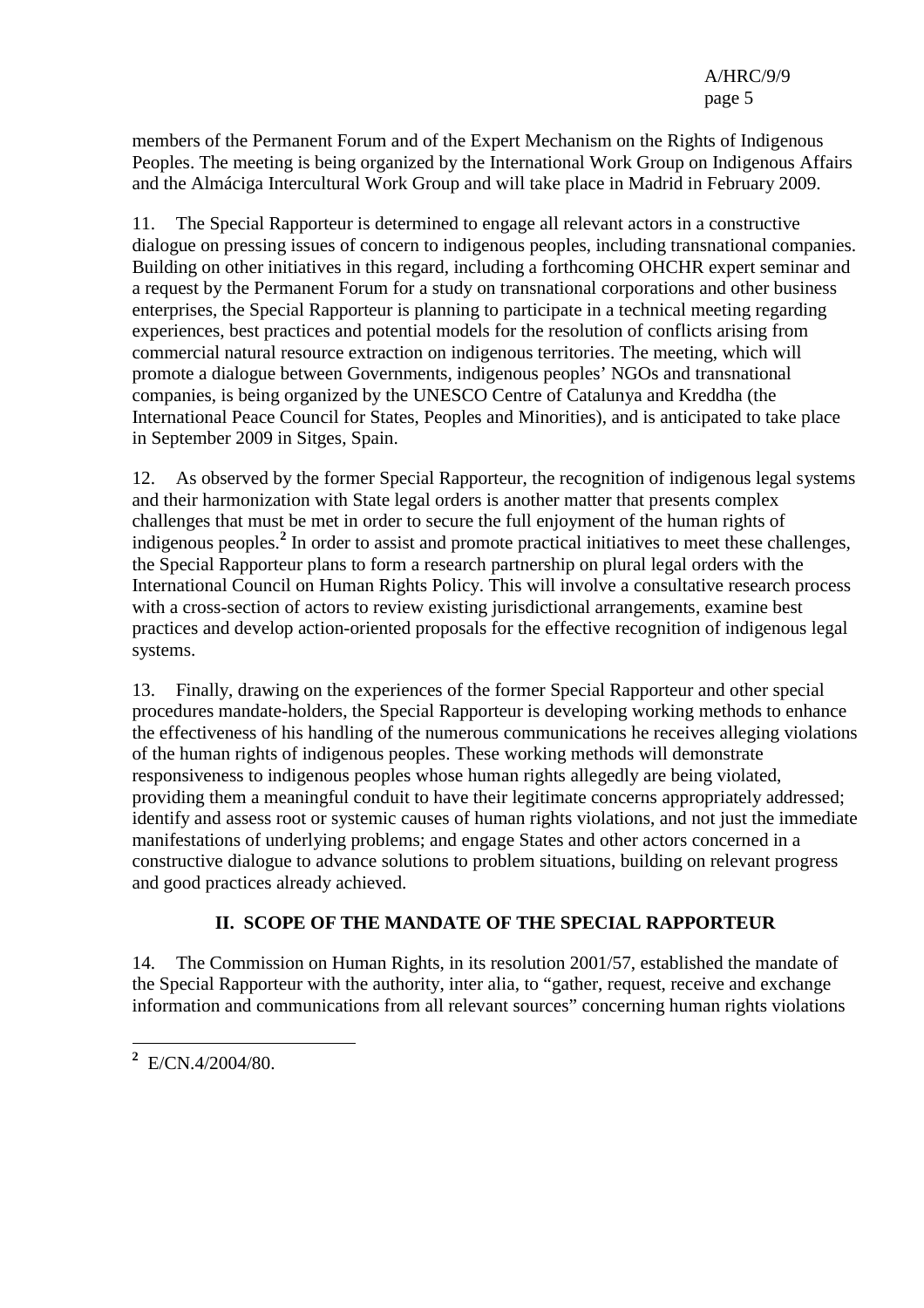against "indigenous people themselves and their communities and organizations", and to "formulate recommendations and proposals … to prevent and remedy" such violations (para. 1). The Special Rapporteur was further invited to "take into account a gender perspective" and pay special attention to the situation of indigenous women and children (paras. 2-3).

15. In its resolution 6/12, the Council expanded the Commission's original resolution, adding directives for the Special Rapporteur to work cooperatively with States, indigenous peoples, United Nations and regional bodies, and non-governmental organizations, and to pay particular attention to both the obstacles preventing full enjoyment of indigenous peoples' human rights and to best practices in overcoming these obstacles. Significantly, resolution 6/12 further directs the Special Rapporteur to "promote the United Nations Declaration on the Rights of Indigenous Peoples and international instruments relevant to the advancement of the rights of indigenous peoples, where appropriate" (para. 1 (g)), thus providing the Special Rapporteur's activities with a clear normative framework.

16. In recasting the original mandate, the Council underlined the role of the Special Rapporteur in promoting and facilitating a dialogue with Governments, indigenous peoples and other stakeholders to find effective ways to fully realize the rights of indigenous peoples which are affirmed in the Declaration and other international sources, in the spirit of respect, cooperation and mutual understanding that underpins the Declaration.

17. One of the Special Rapporteur's main tasks in performing this role is to contribute to a better understanding, by the Council and all parties involved, of the legal, political, economic and institutional implications of the international recognition of the rights of indigenous peoples. With this objective in mind, the Special Rapporteur's initial report aims at relating the Declaration on the Rights of Indigenous Peoples, the most recent and authoritative statement on the rights of these peoples as recognized internationally, to the larger body of relevant international human rights norms and instruments; and at examining ways in which the Declaration can be fully operationalized and put into practice.

### **III. THE DECLARATION ON THE RIGHTS OF INDIGENOUS PEOPLES AND THE LARGER BODY OF RELEVANT INTERNATIONAL SOURCES**

18. During the last three decades, the demands for recognition of indigenous peoples across the world have led to the gradual emergence of a common body of opinion regarding the content of the rights of these peoples on the basis of long-standing principles of international human rights law and policy. This common normative understanding has been promoted by international and regional standard-setting processes; by the practice of international human rights bodies, mechanisms and specialized agencies; and by a significant number of international conferences and expert meetings. The emergence of this common understanding has further been reflected in and supported by widespread State practice and constitutional, legislative and institutional reforms at the domestic level. The Declaration on the Rights of Indigenous Peoples is the most important of these developments globally, encapsulating as it does the widely shared understanding about the rights of indigenous peoples that has been building over decades on a foundation of previously existing sources of international human rights law.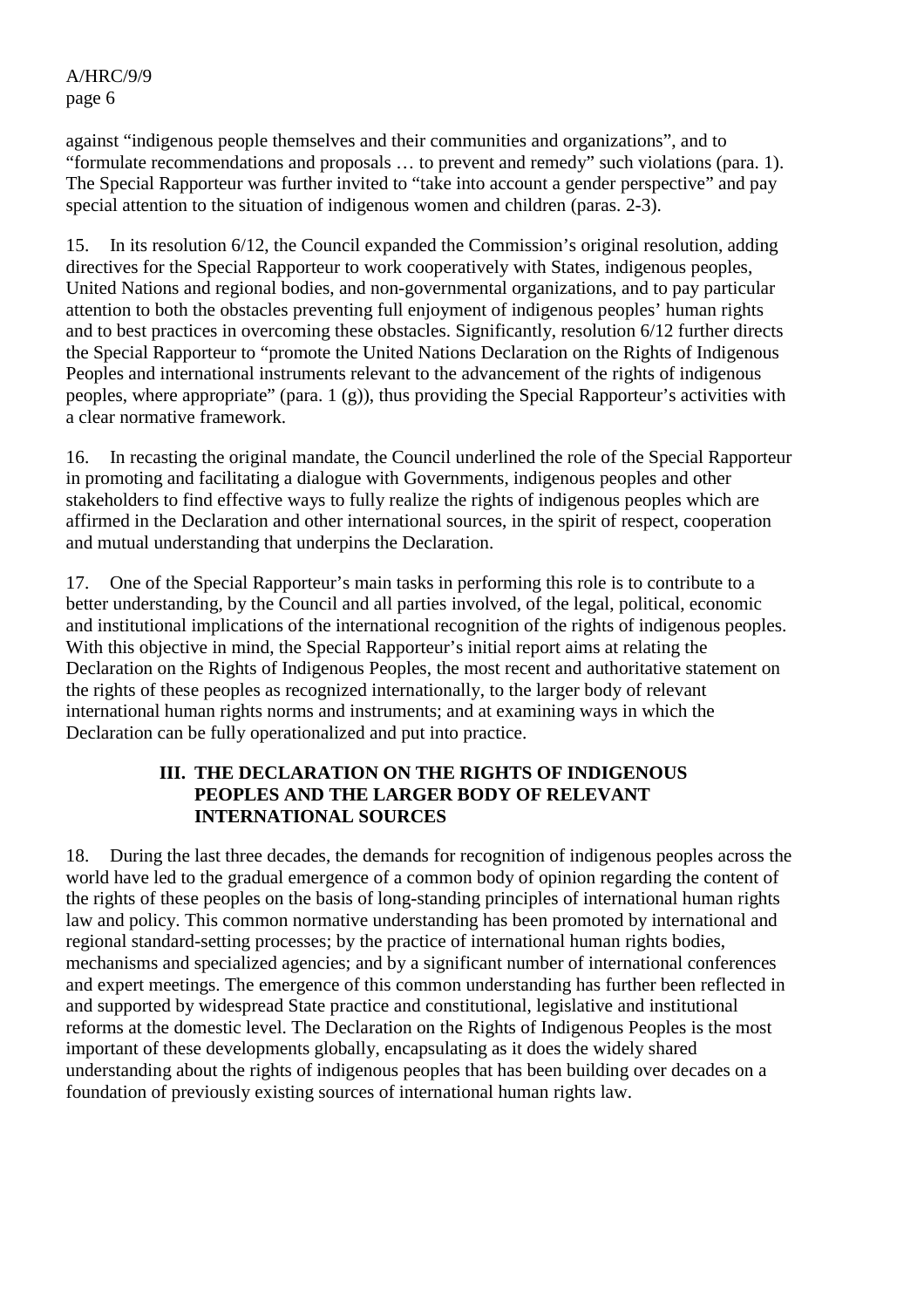19. This section provides a brief synthesis of the sources and general content of existing international standards that affirm and promote the rights of indigenous peoples. These sources include, in addition to the Declaration, international instruments not specific to indigenous peoples and human rights norms of general applicability, especially as applied by authoritative human rights bodies and mechanisms when addressing indigenous issues, and the International Labour Organization conventions concerning indigenous peoples.**<sup>3</sup>**

### **A. Instruments not specific to indigenous peoples and human rights norms of general applicability**

20. To be sure, indigenous individuals and peoples hold the same rights that are recognized to all individuals and peoples. Article 1 of the Declaration explicitly restates this basic principle, by affirming that "indigenous peoples have the right to the full enjoyment, as a collective or as individuals, of all human rights and fundamental freedoms as recognized in the Charter of the United Nations, the Universal Declaration of Human Rights and international human rights law". From this perspective, all general human rights principles and norms apply equally to indigenous peoples, and are to be interpreted and applied with regard to the specific historical, cultural, social and economic circumstances of these peoples.

21. This approach has long been taken by international bodies and mechanisms in their authoritative interpretation of universal or regional instruments and human rights norms of general applicability. United Nations treaty bodies have significantly contributed to the common normative understanding of the rights of indigenous peoples in their application of the human rights treaties to which they respectively are attached. They have done so through evaluation of State party reports, complaint procedures, or issuance of interpretive comments or recommendations.

22. Since the late 1980s, the Human Rights Committee has taken a leading role in developing a body of jurisprudence concerning the rights of indigenous peoples under several provisions of the International Covenant on Civil and Political Rights (ICCPR), including the rights to privacy and to family, and, especially, the rights of persons belonging to ethnic, religious or linguistic minorities. The Committee's general comment No. 23 (1994) on article 27 of ICCPR advances a broad interpretation of the international norm of cultural integrity in the context of indigenous peoples, understanding that norm to encompass all aspects of indigenous culture including rights

**<sup>3</sup>** An initial survey of the international and domestic standards regarding the rights of indigenous peoples was provided by the first report of the Special Rapporteur to the Commission on Human Rights. E/CN.4/2002/97, paras. 6-33. This survey was subsequently supplemented by the Special Rapporteur, with a particular emphasis on processes of domestic legal and constitutional reform, judicial decisions, and the practice of international human rights bodies. See E/CN.4/2006/78, paras. 7-13.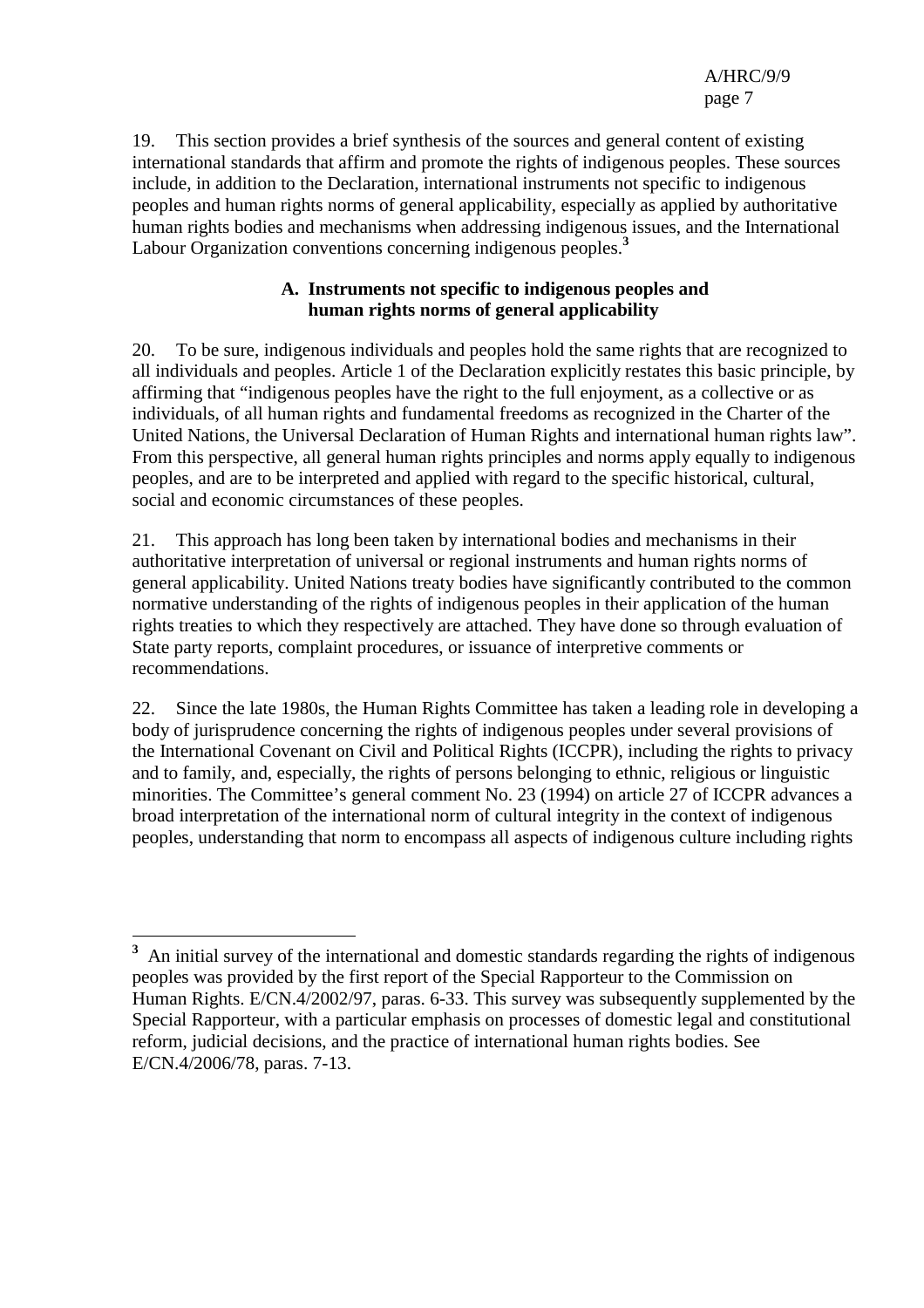to lands and resources.**<sup>4</sup>** Acting under the reporting procedure, the Human Rights Committee has further considered aspects of indigenous political participation, self-government and autonomy within the framework of the self-determination clause of article 1 of the Covenant.

23. The Committee on the Elimination of Racial Discrimination (CERD) has contributed to promoting an understanding of the human rights obligations of States parties to the International Convention on the Elimination of All Forms of Racial Discrimination with regard to indigenous peoples. In 1997, the Committee adopted its general recommendation No. 23 on indigenous peoples, interpreting the norm of non-discrimination to protect aspects of indigenous cultural identity and language, economic and social development, effective participation, and rights over lands, territories and resources. Subsequent general recommendations of the Committee have addressed sexual and gender-based discrimination against indigenous women and discrimination of indigenous peoples in their administration of justice, including denial of their indigenous legal systems.<sup>5</sup> Based on these interpretations of the Convention, CERD has played an increasingly active role in combating various forms of discrimination against indigenous peoples in its examination of the reports of States parties to the Convention. Most of the specific country situations that have been dealt with or are currently being monitored by CERD under its early warning/urgent action procedure are related to indigenous communities and peoples.

24. The Committee on Economic, Social and Cultural Rights has similarly identified specific normative implications for indigenous peoples of several of the rights affirmed in the International Covenant on Economic, Social and Cultural Rights. These include the rights to adequate housing, including legal protection against forced evictions;<sup>6</sup> to adequate food;<sup>7</sup> to education without discrimination;<sup>8</sup> to the highest attainable standard of health;<sup>9</sup> to water;<sup>10</sup> and to benefit from scientific, literary or artistic production.**<sup>11</sup>**

 **4** Paras. 24-25.

- **6** General comment No. 7, para. 10.
- **7** General comment No.12, para. 13.
- **8** General comment No. 13, para. 50.
- **9** General comment No. 14, paras. 12 (b) and 27.
- **<sup>10</sup>** General comment No. 15, paras. 7 and 16.

<sup>&</sup>lt;sup>5</sup> General recommendation No. 25 (2000), para. 2; general recommendation No. 31, paras. 27, 36, 41.

**<sup>11</sup>** General comment No. 17 (2006), paras. 9, 32, 45, and 18.b.iii.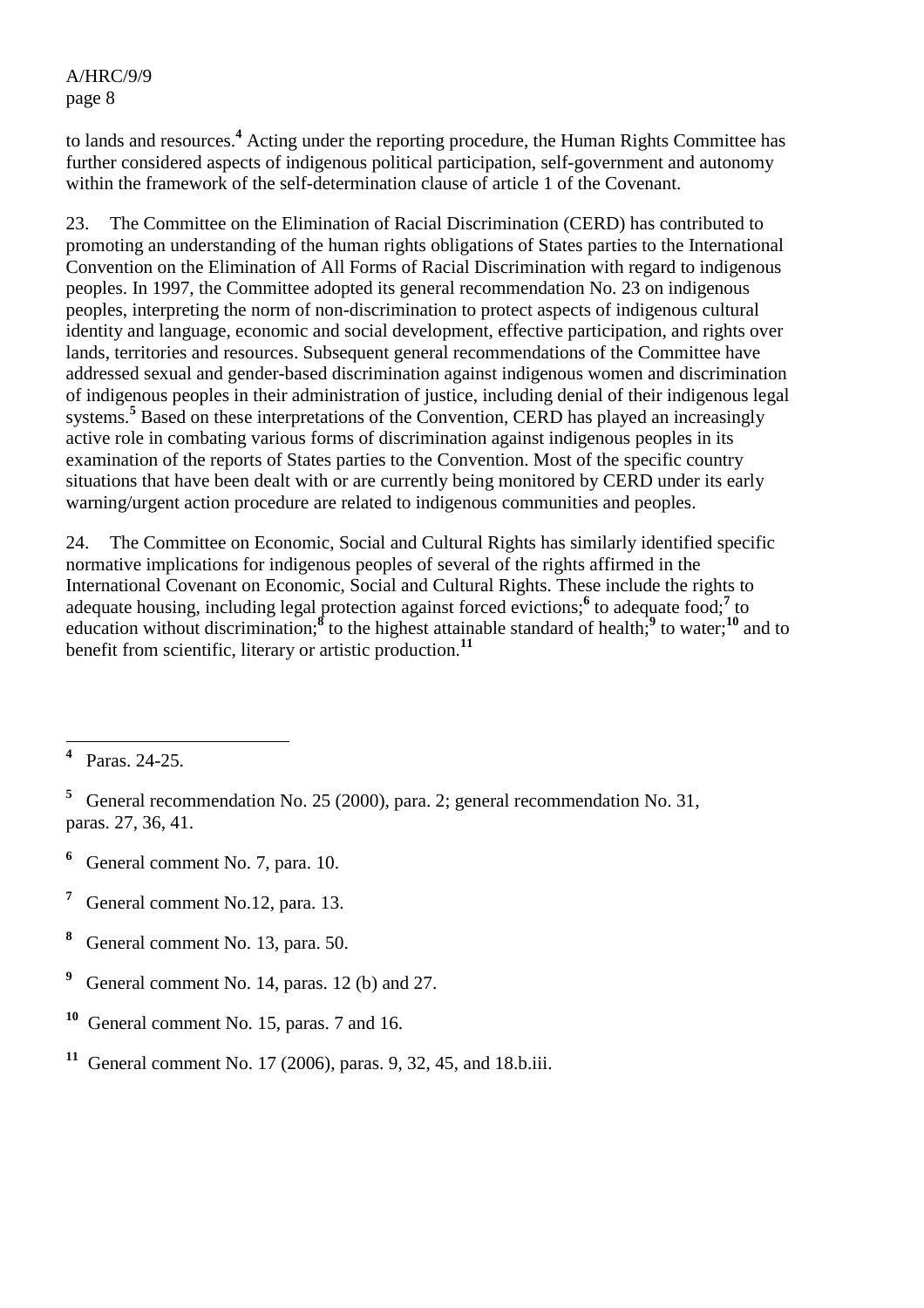25. Articles 29 and 30 of the Convention on the Rights of the Child address specifically the rights of indigenous children to their own cultures, religions and languages. On the basis of these and other provisions of the Convention, the Committee on the Rights of the Child has devoted considerable attention to the specific needs and circumstances of indigenous children in its review of the application of the Convention.**<sup>12</sup>** The Committee against Torture, the Committee on the Elimination of Discrimination against Women (CEDAW), and the Committee on the Protection of the Rights of All Migrant Workers and Members of Their Families have also paid specific attention to the situation of indigenous persons in their periodic examination of States' implementation of the respective conventions. CEDAW has further addressed the special circumstances faced by indigenous women in its general recommendation No. 24 (1999) on women and health.**<sup>13</sup>**

26. In addition to the activities of the United Nations human rights mechanisms, provisions directly related to the human rights of indigenous peoples have been included in the declarations and programmatic statements emanating from United Nations issue-specific world conferences in the last several years. Notably, in the Vienna Declaration and Programme of Action, the World Conference on Human Rights called upon States to "take concerted positive steps to ensure respect for all human rights and fundamental freedoms of indigenous people, on the basis of equality and non-discrimination" and "recognize the value and diversity of their distinct identities, cultures and social organization".**<sup>14</sup>**

27. Indigenous peoples' contribution to cultural diversity and intangible heritage worldwide has been acknowledged in instruments recently adopted by the United Nations Educational, Cultural and Scientific Organization (UNESCO).**<sup>15</sup>** In addition, principles derived from indigenous peoples' rights in connection with lands, territories and resources have been incorporated into a number of international environmental instruments.**<sup>16</sup>** This includes the provisions of article 8 (j) of the Convention on Biological Diversity, affirming indigenous peoples' rights to their traditional knowledge, which has led to a specific follow-up mechanism

 $\overline{a}$ 

<sup>15</sup> UNESCO Declaration on Cultural Diversity (2001), art. 4; Convention for the Safeguarding of the Intangible Cultural Heritage (2003), sixth preambular paragraph.

**<sup>16</sup>** United Nations non-legally binding authoritative statement of principles for a global consensus on the management, conservation and sustainable development of all types of forests (1992), paras. 2, 5-6, 12; United Nations Framework Convention on Climate Change (1992), art. 3; United Nations Convention to combat desertification in those countries experiencing serious droughts and/or desertification, particularly in Africa (1994), art. 10.2.e.

<sup>&</sup>lt;sup>12</sup> See in particular the recommendations of the Day of General Discussion on the rights of indigenous children, 3 October 2003.

**<sup>13</sup>** Para. 6.

**<sup>14</sup>** Para. 20.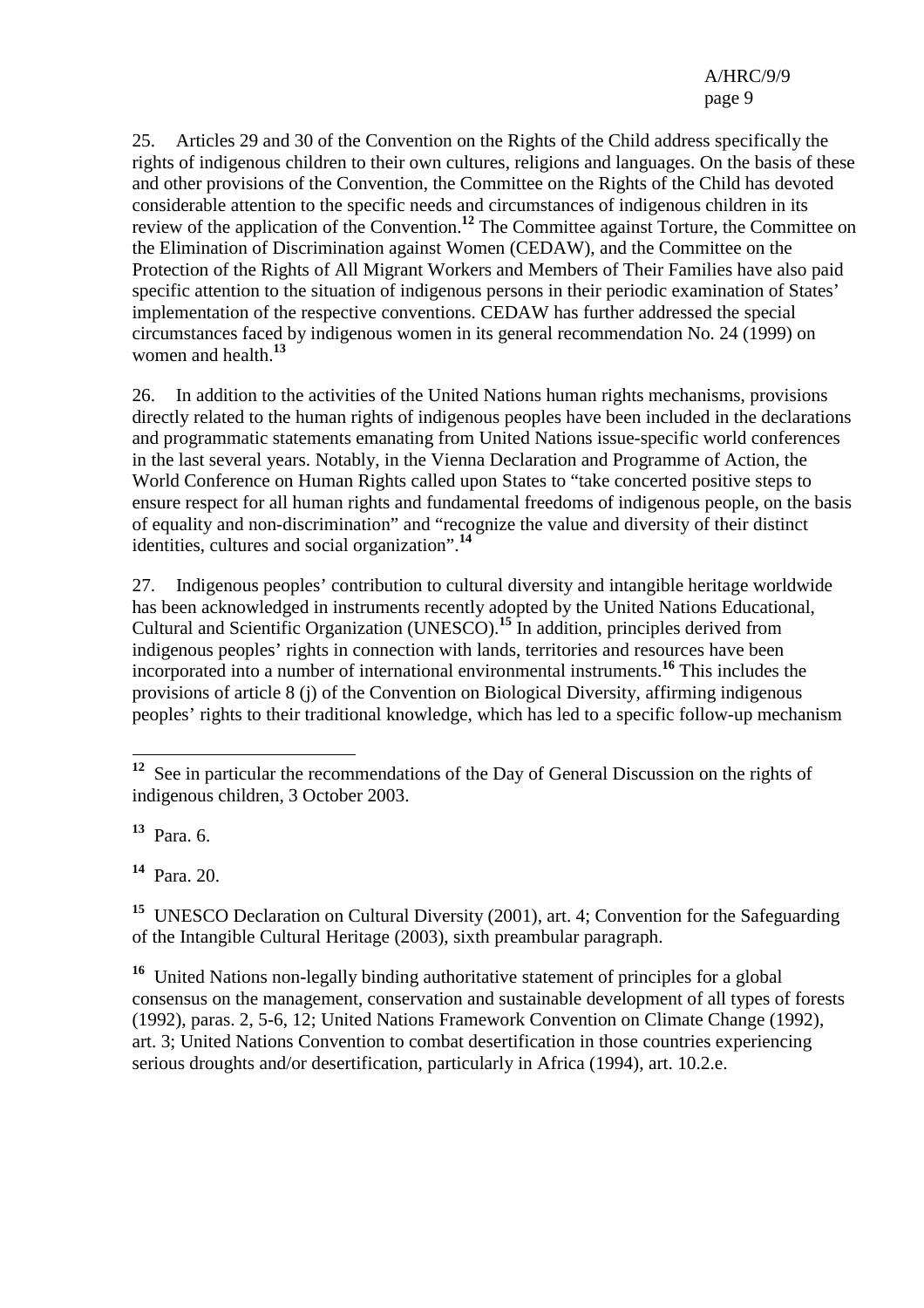that involves indigenous peoples. Indigenous peoples' concerns are also at the centre of the ongoing discussions at the World Intellectual Property Organization regarding the protection of traditional knowledge, genetic resources and traditional cultural expressions.

28. At the regional level, the Inter-American Commission on Human Rights and the Inter-American Court of Human Rights have played a path-breaking role in developing a distinct body of jurisprudence concerning the rights of indigenous peoples in the Americas, with an important normative effect in other regions. These bodies have interpreted the American Declaration of the Rights and Duties of Man and the American Convention on Human Rights in a way that takes account of the specific circumstances of indigenous peoples and tribal communities, affirming for them the right to life, including a dignified collective existence;**<sup>17</sup>** the right of property over lands, territories and natural resources,**<sup>18</sup>** including the rights to consultation and consent;<sup>19</sup> and the right to political participation in accordance with their cultural patterns.<sup>20</sup> A special commitment towards the promotion and protection of the rights of indigenous peoples is additionally reflected in article 9 of the Inter-American Charter of the Organization of American States (2001).

29. In 2000, the African Commission on Human and Peoples' Rights decided to establish a working group on indigenous peoples/communities as part of its system of thematic special procedures. The first thematic report produced by the Working Group interpreted several of the provisions of the African Charter on Human and Peoples' Rights, as well as the Commission's jurisprudence, in consistency with the internationally prevailing understanding of the rights of indigenous peoples.**<sup>21</sup>** Since then, the Working Group has continued its activities regarding indigenous issues, including undertaking a number of country visits.

30. The practice of international bodies and mechanisms in recent decades has significantly contributed to building an understanding of the rights of indigenous peoples on the basis of general human rights norms and a wide array of international instruments. The authoritative interpretation of these norms has contributed to the gradual crystallization of a universal

 $\bf 17$ **<sup>17</sup>** I/A HR Court, *Masacre de Plan de Sánchez* (Guatemala), Series C (No. 105) (2004).

**<sup>18</sup>** I/A HR Court, *Awas Tingni Mayagna (Sumo) Indigenous Community v. Nicaragua*, Series C (No. 79) (2001); *Moiwana Community v. Surinam*, Series C (No. 124) (2005); *Yakye Axa Indigenous Community v. Paraguay*, Series C (No. 125) (2005); *Sawhoyamaxa Indigenous Community v. Paraguay*, Series C (No. 146) (2006).

**<sup>19</sup>** I/A HR Court, *Yatama v. Nicaragua,* Series C (No. 127) (2005).

**<sup>20</sup>** I/A HR Court, *Saramaka People v. Suriname*, Series C (No. 172) (2007).

**<sup>21</sup>** *Report of the African Commission's Working Group of Experts on Indigenous Populations/Communities*, adopted by the African Commission on Human and Peoples' Rights at its 28th ordinary session (2005).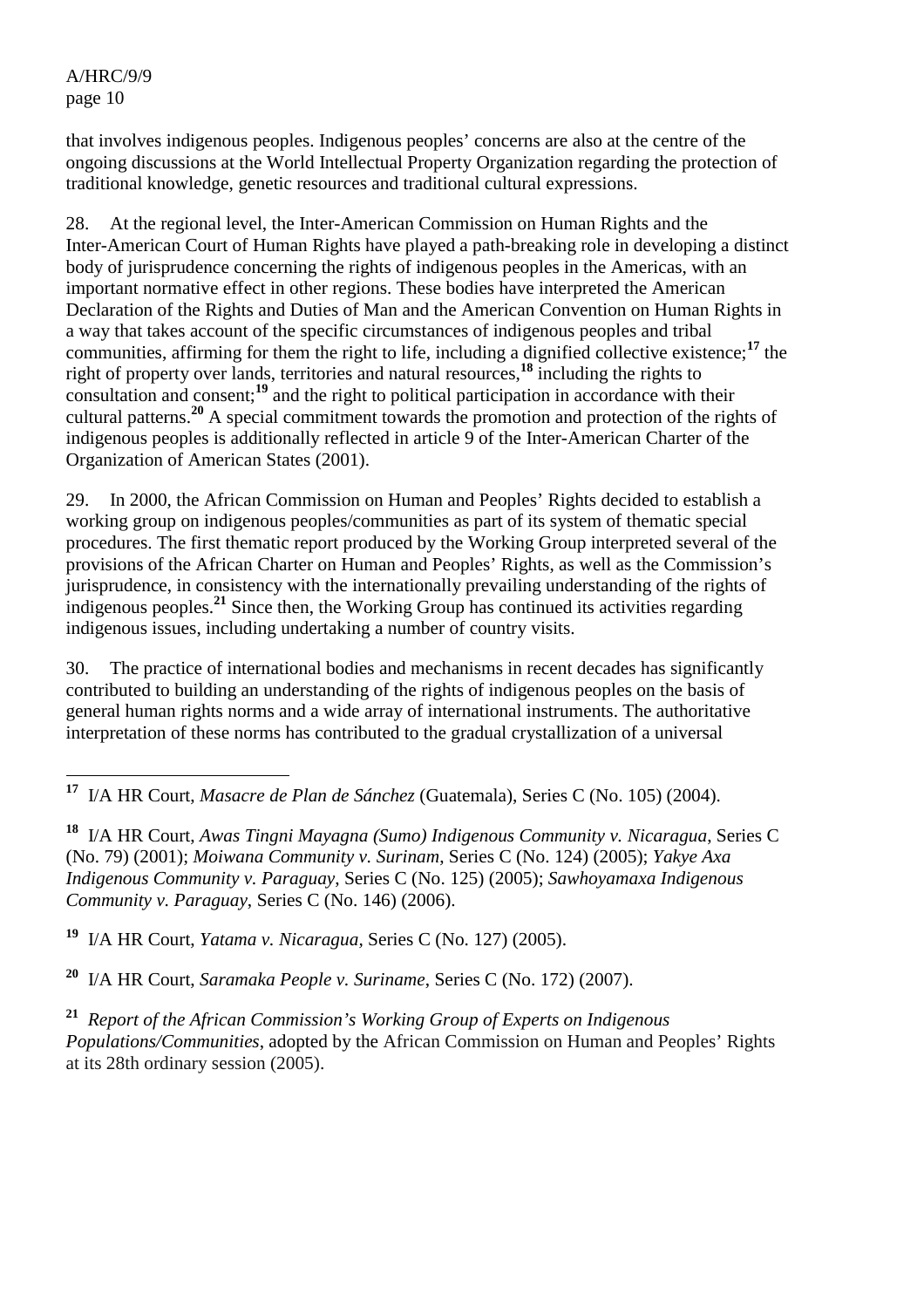common understanding of the minimum content of the rights of these peoples as a matter of international law and policy. This common understanding has been further reflected in, strengthened and elaborated by the adoption of international instruments that are specifically focused on the rights of indigenous peoples.

## **B. The International Labour Organization conventions**

31. The ILO was historically the first international organization to promote specific international norms and policies regarding indigenous peoples. Following earlier initiatives, the ILO adopted the Convention concerning the protection and integration of indigenous and other tribal or semi-tribal populations in independent countries (No. 107) in 1957. Although it is somewhat a reflection of the paternalistic and assimilation-oriented assumptions of the time, the protective thrust of the Convention nevertheless contributed to signalling the need for international attention and cooperation with regard to indigenous peoples.

32. In the mid-1980s the International Labour Conference decided to revise Convention No. 107 in the form of a new instrument, resulting in the adoption of the Convention concerning indigenous and tribal peoples in independent countries (No. 169) in 1989. This decision reflected the evolving normative understanding concerning the rights of indigenous peoples which at that time was being generated, especially by discussions within the United Nations, to develop an indigenous rights declaration. A momentous step in the consolidation of the contemporary international regime on indigenous peoples, Convention No. 169 provides significant recognition of indigenous peoples' collective rights in key areas, including cultural integrity; consultation and participation; self-government and autonomy; land, territory and resource rights; and non-discrimination in the social and economic spheres. The norms embodied in the Convention have been subsequently developed through the interpretive practice of the ILO supervisory bodies, notably the Committee of Experts and the Governing Body's tripartite committees acting under article 24 of the ILO Constitution.

33. Most States of Latin America as well as some States from other regions have ratified Convention No. 169, with a total of 19 ratifications thus far. Despite the relatively small number of ratifications from outside the Western Hemisphere, the general normative underpinning and specific human rights principles of the Convention have acted and still act as a powerful catalyst for the consolidation at the international level of the common normative understanding regarding the rights of indigenous peoples. This is reflected in numerous processes of constitutional, legal and institutional reform at the domestic level - including in States that are not formally part of the Convention - as well as in the development of other international instruments, programmes and policies.

# **C. The character and general content of the Declaration**

34. While influenced by discussions within the United Nations around the initiative to develop an indigenous rights declaration, the development of Convention No. 169 in 1989 contributed in turn to the process that led finally to the adoption of the United Nations Declaration on 13 September 2007. The protracted negotiations that stretched over two and a half decades and ended with the adoption of the Declaration engaged States, indigenous peoples and independent experts in an extended multilateral discussion that was central to the emergence, internationally, of a common body of opinion on the rights of indigenous peoples.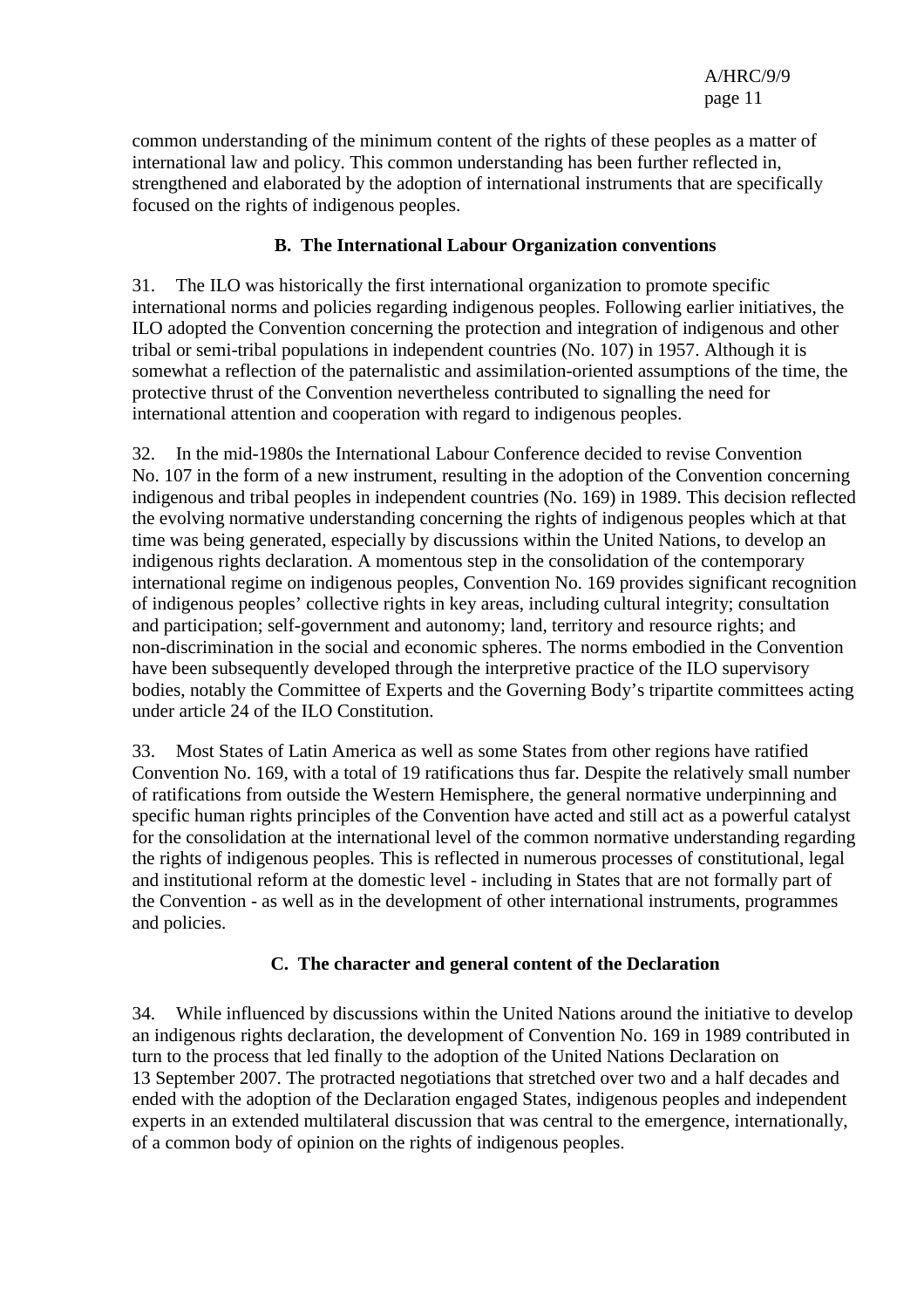35. The Declaration was adopted by General Assembly resolution 61/295 by an overwhelming majority of Member States, with 143 voting in favour, 4 against and 11 abstaining. While the explanatory statements of the four States that voted against adoption of the Declaration (Australia, Canada, New Zealand, and United States of America) showed disagreement with the wording of specific articles or concerns with the process of adoption, they also expressed a general acceptance of the core principles and values advanced by the Declaration.

36. The basic normative justification of the Declaration is stated in the sixth preambular paragraph, which acknowledges that "indigenous peoples have suffered from historic injustices as a result of, inter alia, their colonization and dispossession of their lands, territories and resources, thus preventing them from exercising, in particular, their right to development in accordance with their own needs and interests". The Declaration's preamble thus stresses the essentially remedial purpose of the instrument. Far from affirming special rights per se, the Declaration aims at repairing the ongoing consequences of the historical denial of the right to self-determination and other basic human rights affirmed in international instruments of general applicability.

37. The Declaration affirms in its article 3 the right of indigenous peoples to self-determination, in terms that restate the common provisions of article 1 of the two 1966 International Covenants. Reflecting the state of contemporary international law in relation to this principle as well as the demands of indigenous peoples themselves, the affirmation of self-determination in the Declaration is deemed compatible with the principle of territorial integrality and political unity of States.**<sup>22</sup>**

38. On this grounding, the Declaration provides a detailed list of rights that constitute "the minimum standards for the survival, dignity and well-being of indigenous peoples of the world" (art. 43). The Declaration reaffirms basic individual rights to equality and non-discrimination, life and personal integrity and freedom, and nationality and access to justice; and it calls for special attention to specific rights and needs of indigenous elders, women, youth, children and persons with disabilities.**<sup>23</sup>** At the same time, the Declaration affirms rights of a collective character in relation to self-government and autonomous political, legal, social and cultural institutions; cultural integrity, including cultural and spiritual objects, languages and other cultural expressions; lands, territories and natural resources; social services and development; treaties, agreements and other constructive arrangements; and cross-border cooperation.

39. Together with affirming the aspects of self-determination related to maintaining spheres of autonomy, the Declaration also reflects the common understanding that indigenous peoples' self-determination at the same time involves a participatory engagement and interaction with the larger societal structures in the countries in which they live. In this connection, the Declaration

 $\bf{22}$ Art. 46 (1).

**<sup>23</sup>** Art. 22 (1).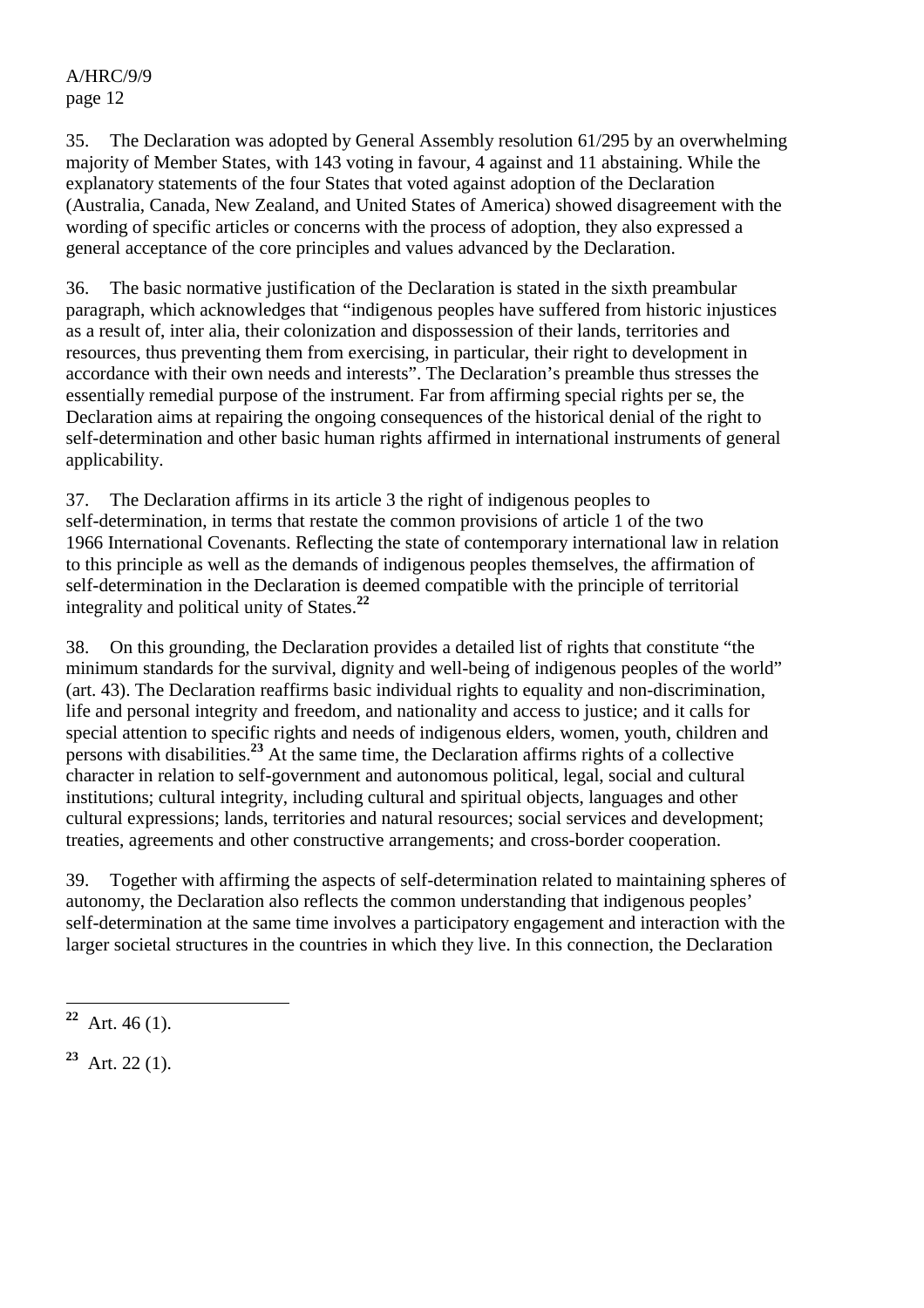affirms indigenous peoples' right "to participate fully, if they so choose, in the political, economic, social and cultural life of the State";**<sup>24</sup>** and to be consulted in relation to decisions affecting them, with the objective of obtaining their prior, free and informed consent.**<sup>25</sup>**

40. The Declaration does not affirm or create special rights separate from the fundamental human rights that are deemed of universal application, but rather elaborates upon these fundamental rights in the specific cultural, historical, social and economic circumstances of indigenous peoples. These include the basic norms of equality and non-discrimination, as well as other generally applicable human rights in areas such as culture, health or property, which are recognized in other international instruments and are universally applicable.

41. Albeit clearly not binding in the same way that a treaty is, the Declaration relates to already existing human rights obligations of States, as demonstrated by the work of United Nations treaty bodies and other human rights mechanisms, and hence can be seen as embodying to some extent general principles of international law. In addition, insofar as they connect with a pattern of consistent international and State practice, some aspects of the provisions of the Declaration can also be considered as a reflection of norms of customary international law.**<sup>26</sup>** In any event, as a resolution adopted by the General Assembly with the approval of an overwhelming majority of Member States, the Declaration represents a commitment on the part of the United Nations and Member States to its provisions, within the framework of the obligations established by the United Nations Charter to promote and protect human rights on a non-discriminatory basis.

42. While the adoption of the Declaration marks the height of decades of standard-setting regarding the rights of indigenous peoples, it is also important to note that the Organization of American States continues to be involved in the process of developing an American declaration of the rights of indigenous peoples. As was the case during the drafting of the United Nations Declaration, indigenous peoples are actively involved in the search for a common consensus with States regarding this instrument.

43. The United Nations Declaration reflects the existing international consensus regarding the individual and collective rights of indigenous peoples in a way that is coherent with, and expands

 $\overline{a}$ 

**<sup>26</sup>** See S. James Anaya and Siegfried Wiessner, "OP-ED: The UN Declaration on the Rights of Indigenous Peoples: Towards Re-empowerment", *Jurist* (3 October 2007).

<sup>&</sup>lt;sup>24</sup> Art. 5. See also art. 18 (affirming the right to participate in "the decision-making in matters which would affect their rights").

<sup>&</sup>lt;sup>25</sup> Art. 19 ("States shall consult and cooperate in good faith with the indigenous peoples concerned … in order to obtain their free, prior and informed consent before adopting and implementing legislative or administrative measures that may affect them"). For an analysis of the principle of free, prior and informed consent, see observations concerning Ecuador (A/HRC/9/9/Add.1).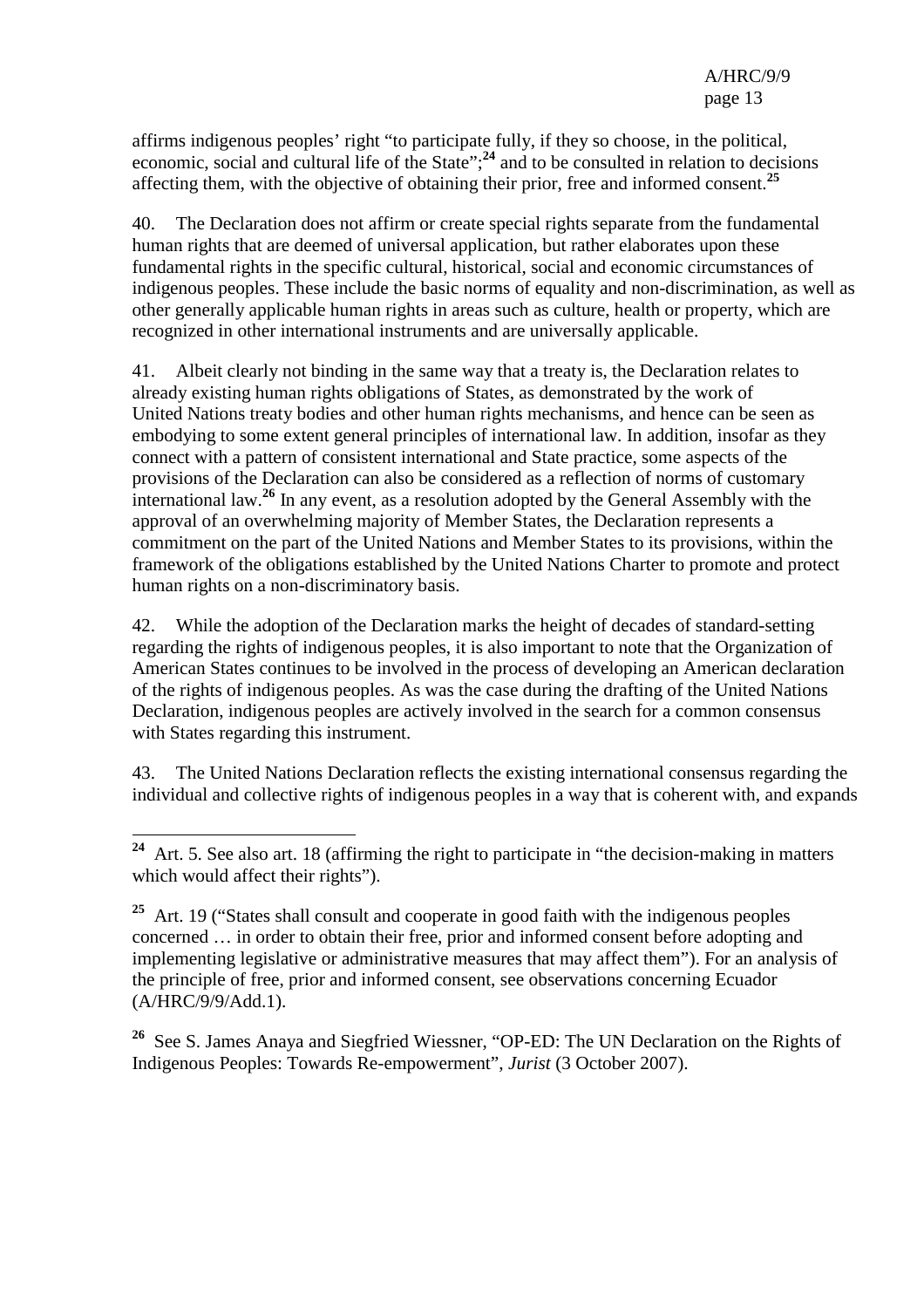$\overline{a}$ 

upon, the provisions of ILO Convention No. 169, as well as with other developments, including the interpretations of other human rights instruments by international bodies and mechanisms. As the most authoritative expression of this consensus, the Declaration provides a framework of action towards the full protection and implementation of these rights.

### **IV. MECHANISMS TO OPERATIONALIZE THE RIGHTS AFFIRMED IN THE DECLARATION ON THE RIGHTS OF INDIGENOUS PEOPLES**

#### **A. States**

44. The seventh preambular paragraph of the Declaration emphasizes the "urgent need to respect and promote the inherent rights of indigenous peoples". Like any other human rights instrument does, the Declaration confers a pivotal role to State actors in the promotion and protection of the rights affirmed therein. The central role of the State is further reinforced by the essentially reparative orientation of the instrument, which requires States to take affirmative measures to attack the systemic problems that indigenous peoples face in the enjoyment of their human rights in ways that are consistent with their specific cultural characteristics and their own expressed wishes.

### **The call for positive or special measures**

45. The Declaration requires that "States, in consultation and cooperation with indigenous peoples, shall take the appropriate measures, including legislative measures, to achieve the ends of this Declaration" (art. 38). This general mandate is further elaborated on in other provisions, with specific affirmative measures required from States in connection with almost all the rights affirmed in the Declaration.

46. The kind of State action required to operationalize the rights affirmed in the Declaration thus entails an ambitious programme of legal and policy reform, institutional action and reparations for past wrongs, involving a myriad of State actors within their respective spheres of competence. The former chair of the Working Group on Indigenous Populations, Ms. Erica-Irene Daes, described this process as "belated State-building", a process "through which indigenous peoples are able to join with all the other peoples that make up the State on mutually-agreed upon and just terms, after many years of isolation and exclusion".<sup>27</sup> This spirit of cooperation and mutual understanding between States and indigenous peoples is a theme throughout the Declaration, including in the provision which underlines the value of historical and modern treaties or compacts as mechanisms to advance relations of cooperation between indigenous peoples and States (art. 37).

**<sup>27</sup>** Erica-Irene A. Daes, "Some Considerations on the Right of Indigenous Peoples to Self-Determination", 3 *Transn'l L. & Contemp. Probs.* 1, 9 (1993).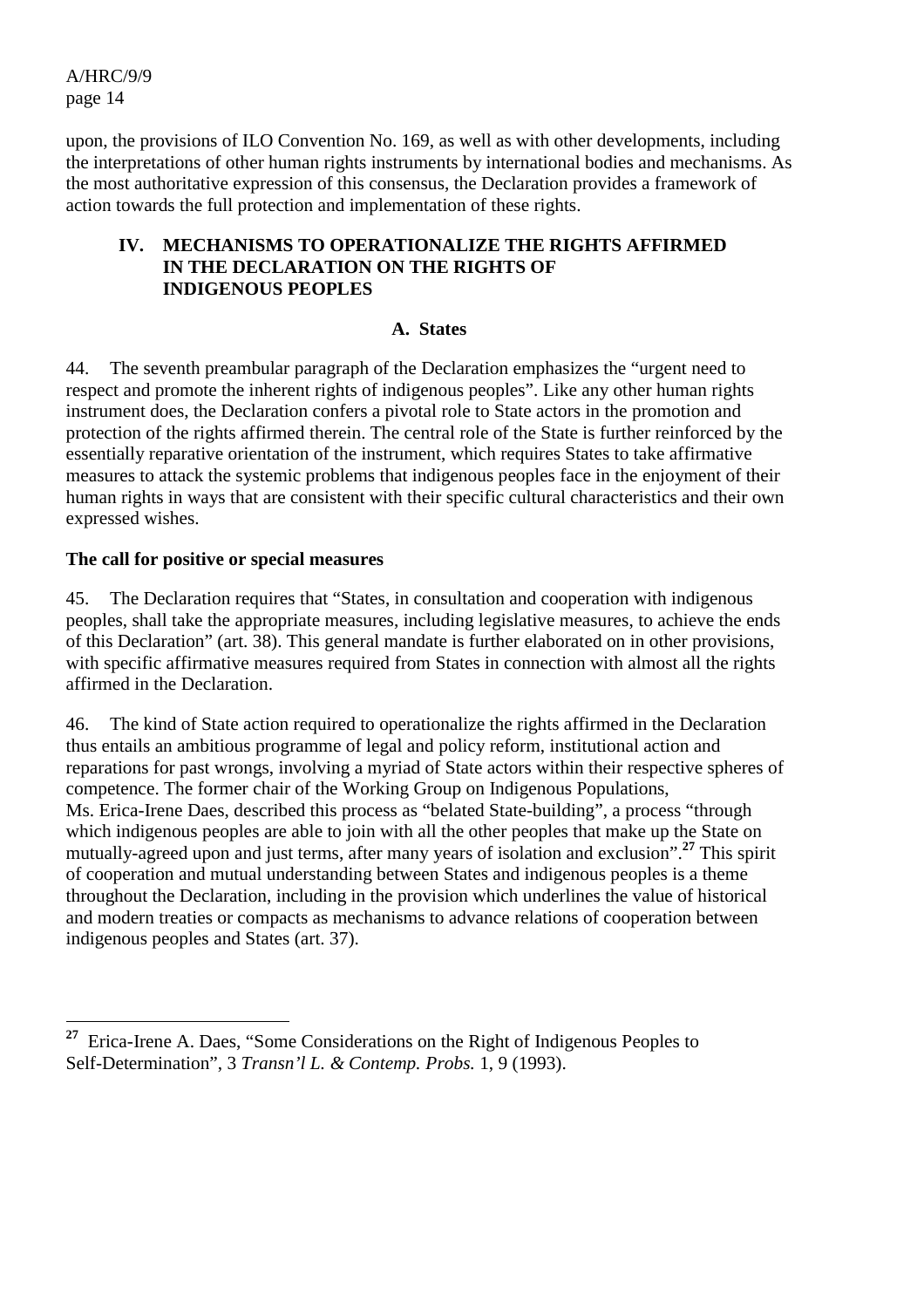47. The positive or special measures required to operationalize the Declaration need to reach the existing local institutional arrangements and policy frameworks, which in some cases may have to be reformed to accommodate the particular needs of indigenous peoples, as underlined in the Declaration. Depending on the local context, specific policies, programmes and institutions may be required to promote the concerted action of government agencies regarding indigenous peoples. In those countries where they already exist, their terms of reference and goals should be framed by rights and principles affirmed in the Declaration.

48. As part of the general activities under its six mandated areas (economic and social development, culture, environment, education, health and human rights), the sessions of the Permanent Forum and expert meetings organized by its secretariat have produced an important body of specific recommendations that can be a useful tool for States in the planning and implementation of the measures required to operationalize the Declaration. Particularly tailored to State policies are, for instance, the Permanent Forum's recommendations on the establishment of "comprehensive national indigenous education policies".**<sup>28</sup>**

49. Together with the call for specific State action, articles 4 and 39 of the Declaration jointly call upon States to provide financial and technical support for the operation of indigenous self-governance institutions, without prejudice to the support provided through international cooperation. The need for such support naturally follows from the effective recognition of indigenous peoples' self-governing or autonomous systems which necessarily connect to the wider political and institutional structures of the countries in which these peoples live. In addition, this State support helps empower indigenous peoples in their autonomous management and provision of social services, such as in the area of education, which also contributes to the fulfilment of the States' general obligations with regard to the economic, social and cultural rights of citizens.

### **Legal reform and judicial action**

50. Implementing the Declaration will normally require or may be facilitated by the adoption of new laws or the amendment of existing legislation at the domestic level, as envisaged by article 38 of the Declaration which calls for appropriate "legislative measures". Also normally required will be new regulatory frameworks, which in most countries are still lacking or are insufficient. It is important to note that the legal and institutional transformations required by the Declaration are usually not sufficiently addressed solely by enacting specific "indigenous laws", as many State have done, but rather will normally also involve the transformation of broader legal structures in key areas.

51. This is true, for instance, in relation to the provisions of the Declaration regarding indigenous peoples' rights to "autonomy or self-government in matters relating to their internal and local affairs" (art. 4) and to "maintain and strengthen their distinct political, legal, economic, social and cultural institutions" (art. 5), including in the administration of justice (arts. 34-35).

**<sup>28</sup>** E/2004/43/E/C.19/2004/23, para. 19.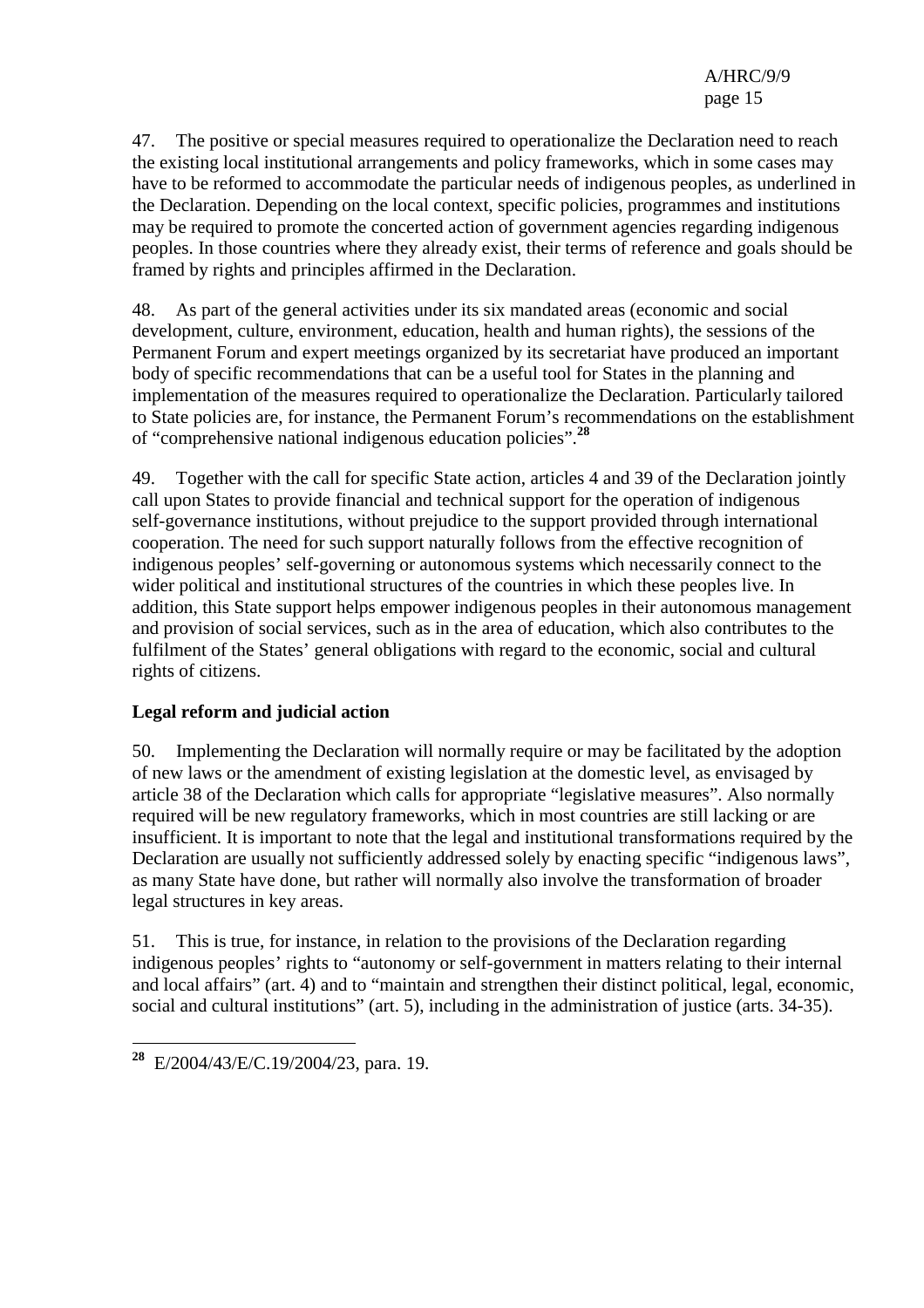Indigenous systems of autonomy or self-government carry a number of implications for broader State governance that have not been fully acknowledged in most countries, where indigenous autonomy or self-government still operates de facto and without the proper legal guarantees. The same holds true in relation to indigenous rights over their lands, territories and natural resources, as affirmed in articles 26 to 28 and related provisions of the Declaration. While these rights are generally recognized in many countries, their realization implies a whole package of legal and administrative transformations, particularly regarding property and natural resources law and administration.

52. In November 2007, Bolivia adopted a law to give full legal effect to the provisions of the Declaration in domestic law.**<sup>29</sup>** Similar initiatives have been introduced in the legislative bodies of other countries. The Bolivian law represents an important initiative insofar as it signals the commitment of the State to implement the Declaration. However, such measures alone should not be seen as sufficient to fully operationalize the rights affirmed in the Declaration in the multiple specific areas in which government regulation and administration touch indigenous peoples' concerns.

53. In a number of cases, the recognition of indigenous peoples and their rights as mandated by the Declaration may require changes of a constitutional nature. Based on this understanding, the Declaration has already been used as a normative reference in recent or ongoing constitutional revision processes, such as in Bolivia, Ecuador and Nepal.

54. Domestic courts also play a key role in operationalizing the rights of indigenous peoples as affirmed in international standards. Domestic courts should endeavour to conform their decisions to the Declaration in cases concerning indigenous peoples. Even if not empowered to directly apply the Declaration, domestic courts may and should use the Declaration as an interpretive guide in applying provisions of domestic law. A good practice in this regard is the recent decision of the Supreme Court of Belize in the case of *Maya villages v. Attorney General*, a case in which the Court used the Declaration and other international sources to guide its interpretation of the Constitution of Belize to uphold the rights of Maya villages over their traditional land.**<sup>30</sup>**

55. Legal recognition and judicial action are only potential preconditions for operationalizing the indigenous peoples' rights under the Declaration at the local level. The former Special Rapporteur noted that recent processes of constitutional and legal reform in various countries have not necessarily led to actual changes in the daily lives of indigenous peoples, and an "implementation gap" continues to exist between "legislation and the day-to-day reality".**<sup>31</sup>**

<sup>29</sup> Ley N° 3760, Gaceta Oficial N° 3039 (7 de noviembre de 2007).

**<sup>30</sup>** *Manuel Coy et al. v. The Attorney General of Belize et al.*, Supreme Court of Belize, Claims No. 171 and 172 (19 October 2007).

**<sup>31</sup>** E/CN.4/2006/78, para. 5.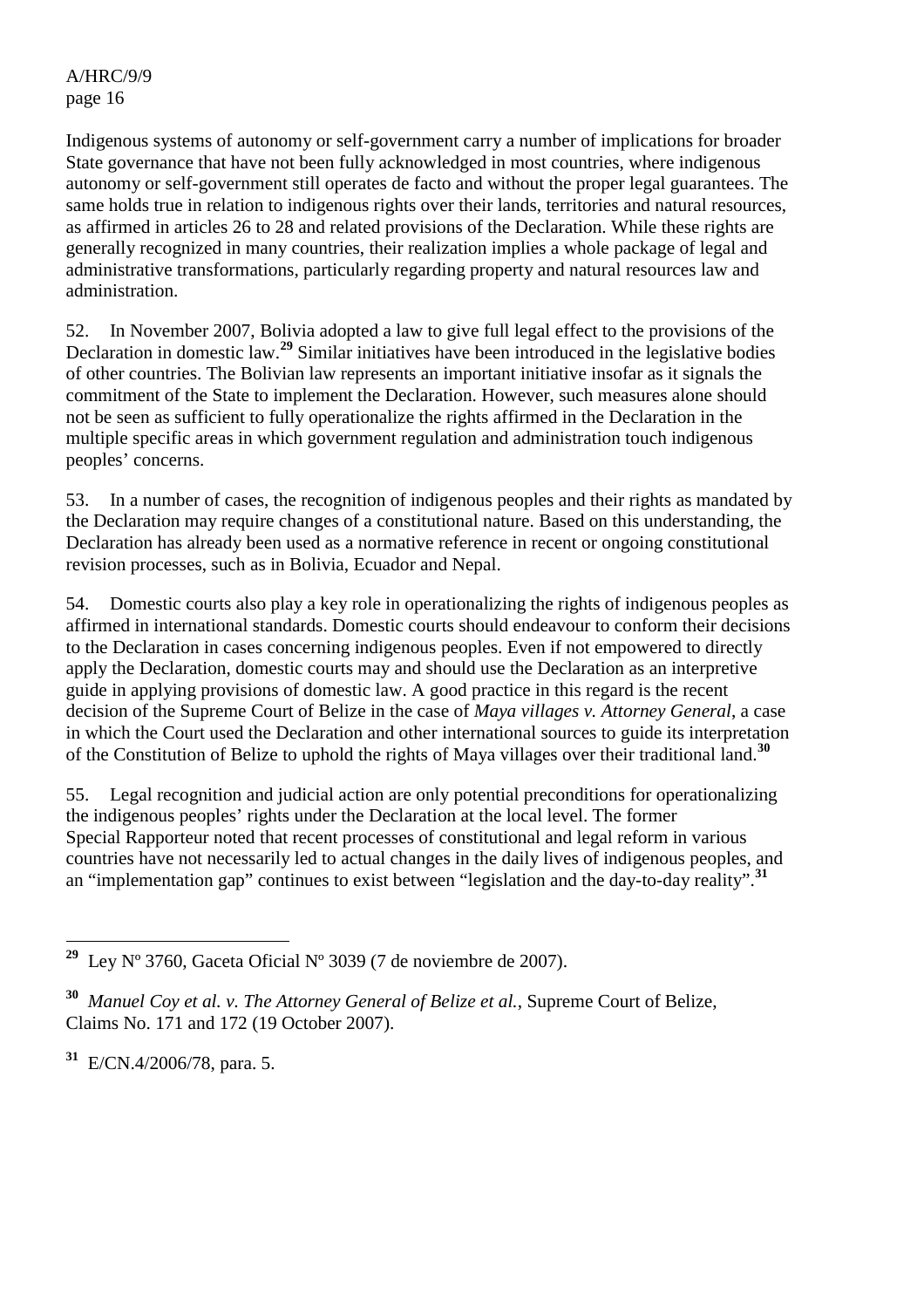Bridging this gap requires the concerted, goal-oriented action of a myriad of governmental actors within the scope of their respective fields of competence, and involves a mixture of political will, technical capacity, and financial commitment.

#### **Mainstreaming and awareness-raising**

56. While the operationalization of the Declaration requires State action in the form of policies, programmes, institutions and legal reforms that are specific to indigenous peoples, the principles and rights set forth in the Declaration should be mainstreamed into the different operative sectors of government, and should be taken into consideration in the wider policy-making processes and in the establishment of programmatic priorities.

57. This is particularly important in areas, emphasized in the Declaration, in which the realization of indigenous peoples' rights is inextricably connected to general State policies, such as in the areas of education, culture, or health, and in State development strategies and plans. In this regard, the Permanent Forum and United Nations agencies such as ILO and UNDP have played a leading role in cooperating with States in mainstreaming the rights of indigenous peoples into national poverty reduction strategies aimed at meeting the Millennium Development  $G<sub>o</sub>$ als<sup>32</sup>

58. In order to effectively mainstream the Declaration into general State policies and to promote the legal and institutional changes required to operationalize it, Governments should ensure that the different actors involved are aware of the Declaration and sufficiently understand its provisions. Accordingly, States should make efforts to raise awareness and provide technical training to government officials, members of the legislative branch and of national human rights institutions, judicial authorities and all other relevant actors, including civil society and indigenous peoples themselves.

59. The Special Rapporteur fully acknowledges the serious technical difficulties, as well as the economic, social, and political obstacles, that States encounter in undertaking the kind of systemic action and reforms required to fully and effectively respect the rights of indigenous peoples and to reverse the long-standing patterns of abuse and discrimination that they face. In the light of such difficulties, the United Nations system has considered that the situation of indigenous peoples is a matter of global concern and of urgent priority, and is deemed to play an important role in supporting State action towards the implementation of the Declaration.

### **B. The United Nations system**

60. In its twentieth preambular paragraph, the Declaration emphasizes that "the United Nations has an important and continuing role in promoting and protecting the rights of indigenous peoples". The United Nations special role had previously been affirmed by the

 $\overline{a}$ **<sup>32</sup>** E/2005/43-E/C.19/2005/9, paras. 17-21.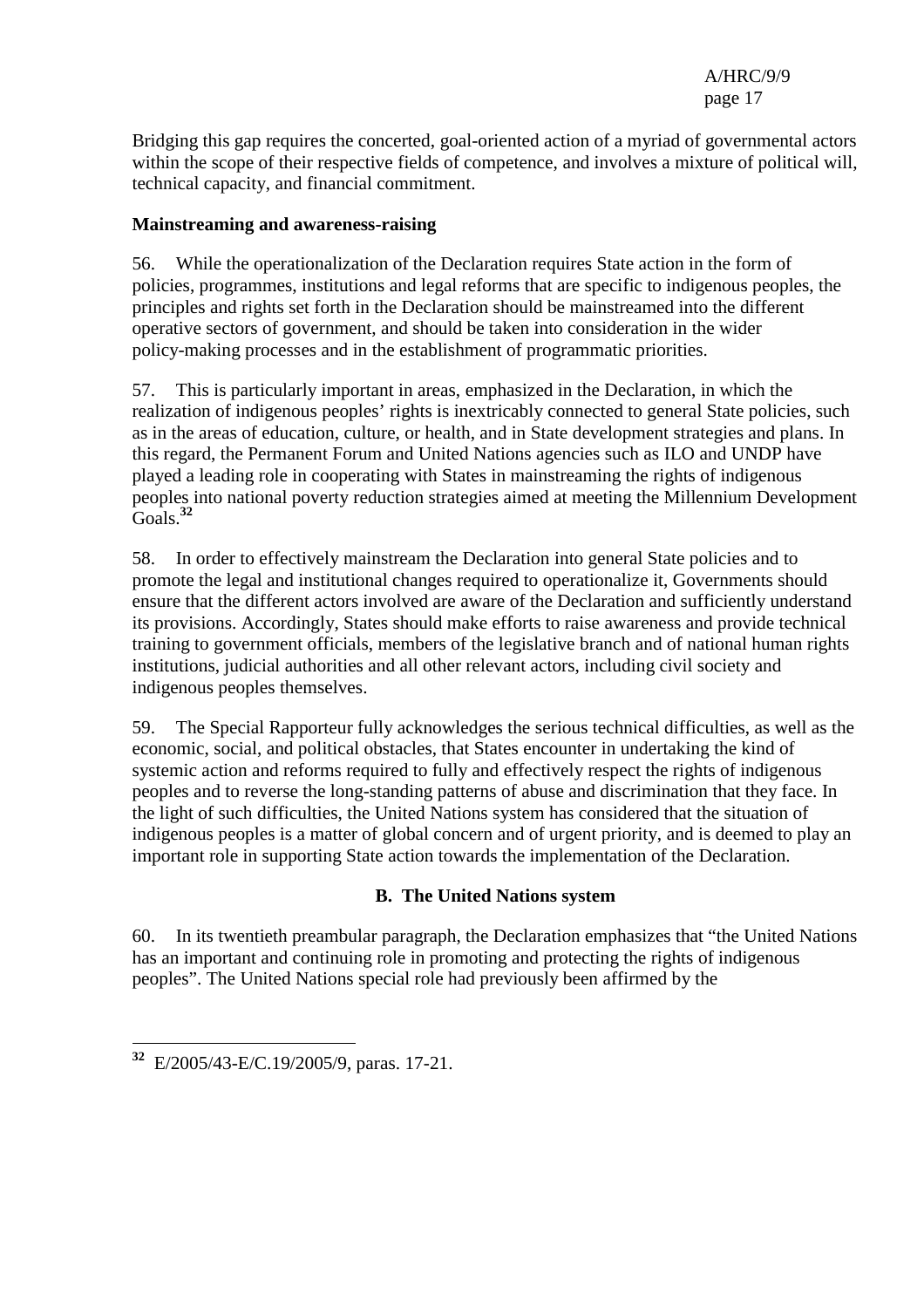General Assembly with the solemn proclamation of the International Year of the World's Indigenous People in 1993,**<sup>33</sup>** and subsequently, with the proclamation of the First Decade of the World's Indigenous Peoples (1994-2004)**<sup>34</sup>** and the Second Decade and plan of action.**<sup>35</sup>**

61. In view of this special role, the Declaration in article 41 explicitly calls upon the organs and specialized agencies of the United Nations system "to contribute to the full realization" of the Declaration, including, inter alia, through the mobilization of "financial cooperation and technical assistance". Article 42 further underlines the role of United Nations bodies and specialized agencies, calling on them to "promote respect for and full applications of the provisions" of the Declaration and provide "follow-up" for its effective application. This is a joint task that pertains specially to United Nations human rights bodies and mechanisms, including but not limited to those with a particular mandate regarding the rights of indigenous peoples, as well as to the various United Nations programmes which in some way touch upon indigenous issues.

#### **Human rights bodies and mechanisms**

62. As seen, United Nations human rights mechanisms and bodies have played a crucial role in promoting and protecting the rights of indigenous peoples, while contributing to the development of a common normative understanding concerning the minimum content of these rights. Currently the most authoritative expression of this common understanding, the Declaration on the Rights of Indigenous Peoples constitutes an important tool in the regular promotional and protective activities of these bodies within their respective mandates and normative frames of reference.

63. The recently inaugurated mechanism of the Universal Periodic Review (UPR) of the Human Rights Council is an important tool in promoting the rights affirmed in the Declaration. Given the complementary and interrelated character of international human rights law, as well as the existing and developing jurisprudence on various human rights treaties by international bodies and mechanisms, it is clear that the provisions of the Declaration should factor into the interpretation of States' international human rights obligations and the evaluation of the positive developments and challenges faced when implementing them. It is foreseeable that, as the Declaration is gradually mainstreamed and operationalized in the practice of both States and human rights bodies and mechanisms, it will become entrenched in the UPR process, contributing to defining the human rights obligations of the States under review and guiding the recommendations of the Human Rights Council's Working Group on the Universal Periodic Review with regard to indigenous peoples.

<sup>33</sup> **<sup>33</sup>** General Assembly resolution 45/164.

**<sup>34</sup>** General Assembly resolution 48/163.

**<sup>35</sup>** General Assembly resolution 59/174.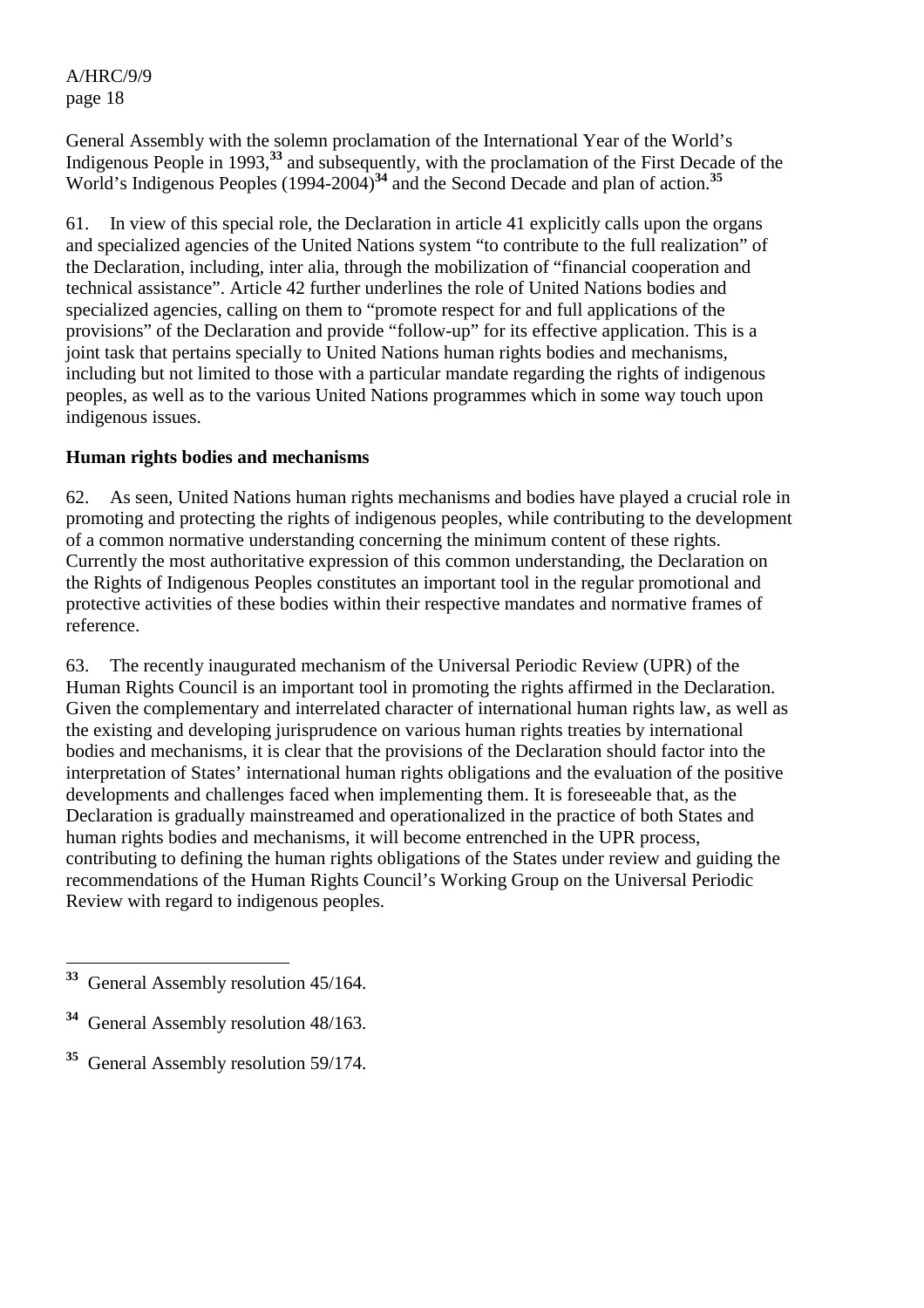64. The normative effect of the Declaration is not limited to the United Nations human rights system, but also influences as it should the action of regional human rights bodies. In the past, the text of the draft United Nations declaration was used by the Inter-American Commission on Human Rights as evidence of the content of indigenous rights under general principles of international law.**<sup>36</sup>** In its decision in *Saramaka People v. Suriname*, the Inter-American Court referred to the Declaration, in relation to the American Convention on Human Rights, to uphold and define grounds for the rights of indigenous and tribal peoples over the natural resources existing within their territories.<sup>37</sup> The Declaration may be expected to have a similar normative impact within the African and European human rights systems when indigenous issues in connection with relevant treaties are addressed.

### **United Nations mechanisms that specifically concern indigenous peoples**

65. Within the United Nations system, existing mechanisms with mandates specifically regarding indigenous peoples include: the United Nations Permanent Forum on Indigenous Issues; the Expert Mechanism on the Rights of Indigenous Peoples, and the mandate of the Special Rapporteur. These mechanisms have special roles in promoting the operationalization of the Declaration.

66. Article 42 of the Declaration expressly mentions the Permanent Forum on Indigenous Issues as having a responsibility to promote full implementation of the Declaration. As a subsidiary body of the Economic and Social Council, the Permanent Forum has in the Declaration an essential instrument for the fulfilment of its threefold mandate of providing "expert advice and recommendations on indigenous issues to the Council, as well as to programmes, funds and agencies of the United Nations"; of promoting "the integration and coordination of activities relating to indigenous issues within the United Nations system"; and of preparing and disseminating "information on indigenous issues".**<sup>38</sup>**

67. In its first session after the Declaration was adopted, the Permanent Forum hailed the adoption of the Declaration and pledged "its commitment to making it a living document throughout its work".**<sup>39</sup>** The Permanent Forum further affirmed the Declaration as its legal framework, and it has started to apply specific provisions thereof in formulating its own recommendations regarding its substantive mandated areas, as well as in the Forum's work under

**<sup>36</sup>** *Marie and Carrie Dann v. United States*, Report No. 75/02, Case 11.140 (2002), para. 118; Maya *Indigenous Communities of the Toledo District v. Belize*, Report No. 40/04, Case 12.053 (2004), para. 118.

**<sup>37</sup>** See para. 28 above.

**<sup>38</sup>** Economic and Social Council resolution 2000/22, para. 2.

**<sup>39</sup>** E/2008/43-E/C.19/2008/13, para. 128.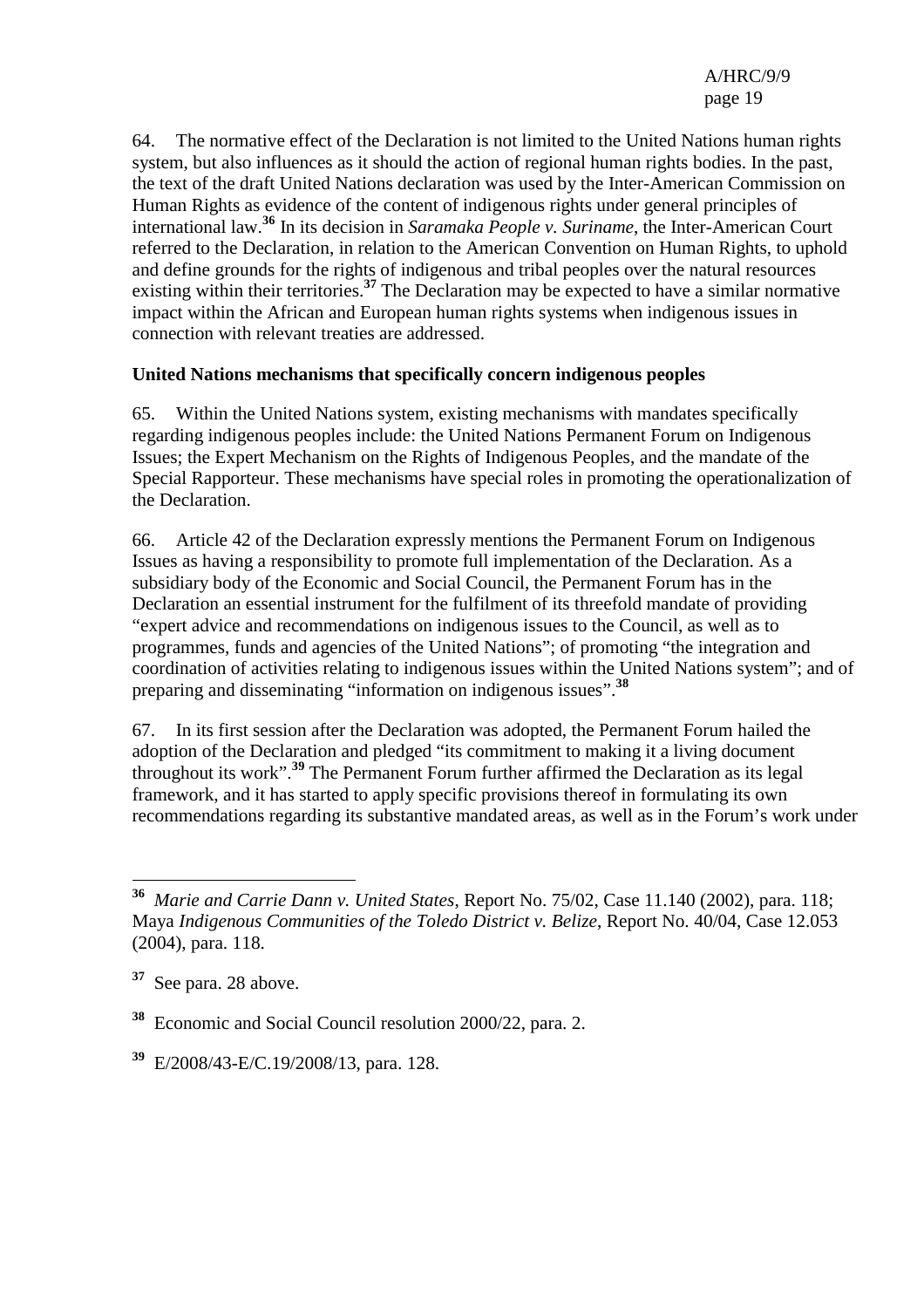its thematic discussions and other priorities.**<sup>40</sup>** The Permanent Forum has furthermore started to look at States as direct partners in a "constructive dialogue" on the "achievements, challenges and future action required in relation to indigenous peoples' issues in each country under the Declaration".**<sup>41</sup>**

68. The preamble of Human Rights Council resolution 6/36 establishing the new Expert Mechanism on the Rights of Indigenous Peoples in December 2007 expressly refers to the Declaration.<sup>42</sup> This reference provides the Expert Mechanism with a clear normative frame of reference for the fulfilment of its mandate to provide the Council with "thematic expertise" on the rights of indigenous peoples, particularly through studies and research-based advice.**<sup>43</sup>** The studies to be undertaken by the Expert Mechanism will therefore be of key importance in operationalizing the rights affirmed in the Declaration and in mainstreaming them into the Council's general activities on the promotion and protection of human rights.

69. The second mechanism of the Human Rights Council with a specific mandate on indigenous issues is the mandate of the Special Rapporteur, which, as discussed, entrusts the mandate-holder with the responsibility of promoting the Declaration and other relevant international instruments related to the rights of indigenous peoples. The Special Rapporteur fully acknowledges the need for close cooperation and partnership with the Permanent Forum and the Expert Mechanism with a view to working together in the important task of promoting the operationalization of the rights affirmed in the Declaration. The Special Rapporteur is sincerely committed to this task as part of his forthcoming activities.

### **Specialized agencies**

70. The specialized agencies and United Nations programmes and funds are explicitly considered by the Declaration as important actors for the implementation of the Declaration. The Declaration specifically calls for the engagement of the specialized agencies in the fields of "financial cooperation and technical assistance" (art. 41), and further calls upon the mainstreaming of Declaration into the agencies' action at the local level (art. 42). In addition, the Declaration requires that the work of the agencies should ensure the "participation of indigenous peoples on issues affecting them" (art. 41).

71. As seen, the important role of specialized agencies in promoting the rights of indigenous peoples is underlined by the establishment of the Permanent Forum with a particulate mandate entrusted to it by the Economic and Social Council to interact with United Nations agencies in the mainstreaming of indigenous issues within the United Nations system. In 2001 the agencies

**<sup>42</sup>** Second preambular paragraph.

**<sup>43</sup>** Para. 1.

<sup>40</sup> **<sup>40</sup>** Ibid., para. 132.

**<sup>41</sup>** Ibid., para. 133.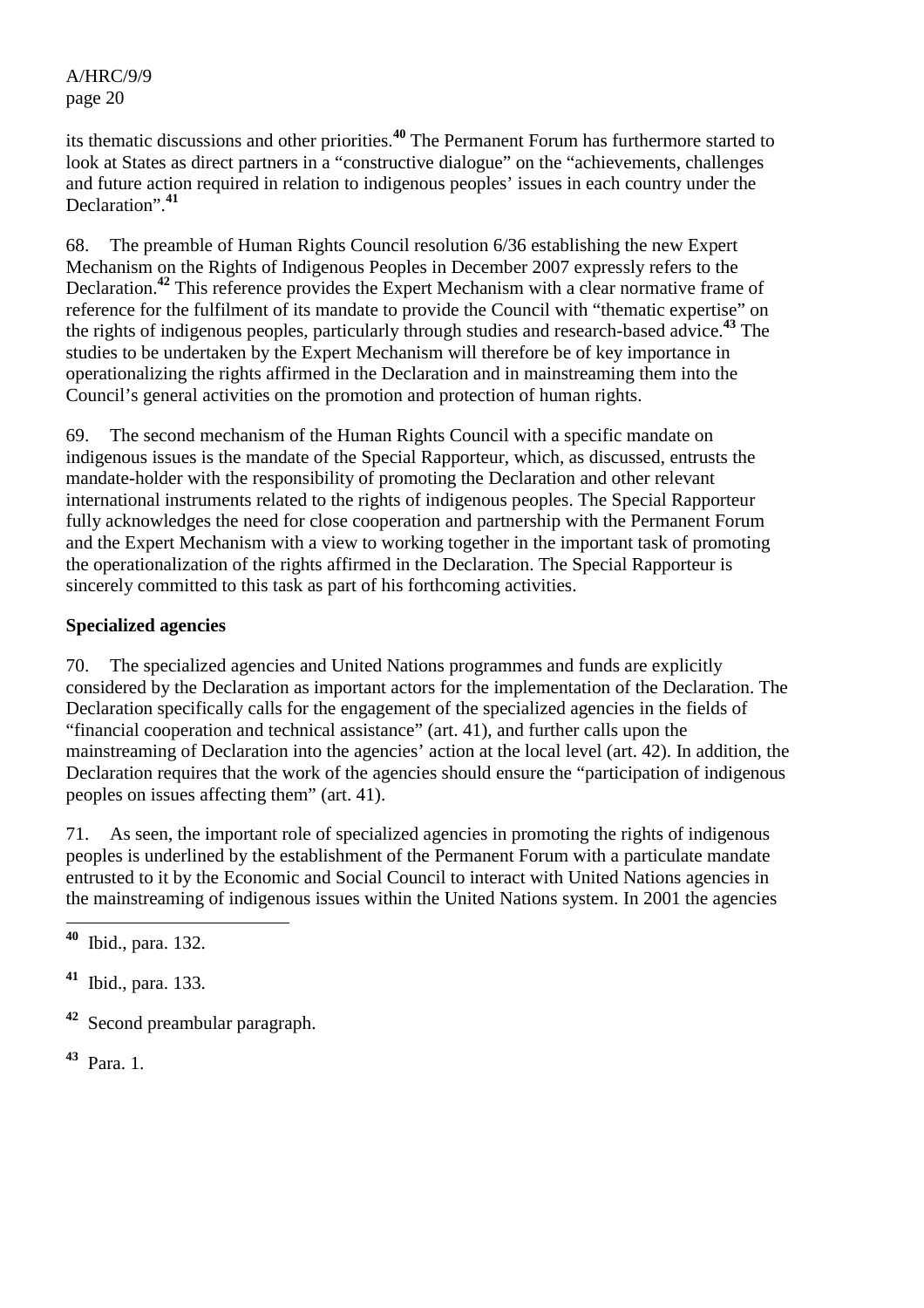established the Inter-Agency Support Group on Indigenous Issues, which acts as a clearing house coordinating the action of its different members to support the Permanent Forum's work. In recent years, some of the agencies members of the Group have adopted new policies, programmes or guidelines or amended existing ones regarding indigenous peoples in ways that are generally - but not necessarily fully - consistent with the principles and rights affirmed in the Declaration. These include, inter alia, the UNDP "Policy of Engagement" with indigenous peoples (2001), the World Bank Operational Policy and Bank Policy on Indigenous Peoples (OP/BP 4.10) (2005), and, at the regional level, the Inter-American Development Bank's Operational Policy on Indigenous Peoples (OP-765) (2006).

72. Once the Declaration was adopted, the Permanent Forum called upon the specialized agencies to "review their policies and programmes in order to comply with the provisions contained in the Declaration", with a particular emphasis on ensuring respect for the rights to self-determination and free, prior and informed consent.**<sup>44</sup>** An encouraging initiative in this regard is the adoption in February 2008 of the United Nations Development Group's Guidelines for Indigenous Peoples' Issues. These guidelines are intended to assist the United Nations system to mainstream the rights of indigenous peoples in operational activities and programmes at the country level. In addition, UN-Habitat and UNDP are currently engaging in the development of internal policies regarding indigenous peoples, within the framework of the Declaration.

73. The implications of the Declaration for the work of the specialized agencies were analysed by the former Special Rapporteur in his report on the human rights-based approach to development (A/HRC/6/15). He identified international agencies as distinct duty-bearers in this regard, calling upon them to "refrain from supporting programmes and projects which, either directly or indirectly, are or could be conducive to the violations of the rights of indigenous peoples" (para. 72). He further recommended that development cooperation partners should "ensure that their activities help strengthen dialogue and cooperative relations between indigenous peoples and the Governments of the countries in which those peoples live, identifying priority areas and the necessary resources to ensure the effective exercise" of their rights (para. 74).

### **C. Indigenous peoples**

74. The objective stated in the eighteenth preambular paragraph of the Declaration of enhancing "harmonious and cooperative relations between the State and indigenous peoples" involves indigenous communities, authorities and organizations as fundamental actors in realizing the rights affirmed in this instrument. The Declaration's affirmation of the right to self-determination and extension of that right into the different spheres of indigenous life requires positive engagement, in a spirit of partnership, by both States and indigenous peoples, without which the Declaration would never be effective.

**<sup>44</sup>** E/2008/43-E/C.19/2008/13, para. 136.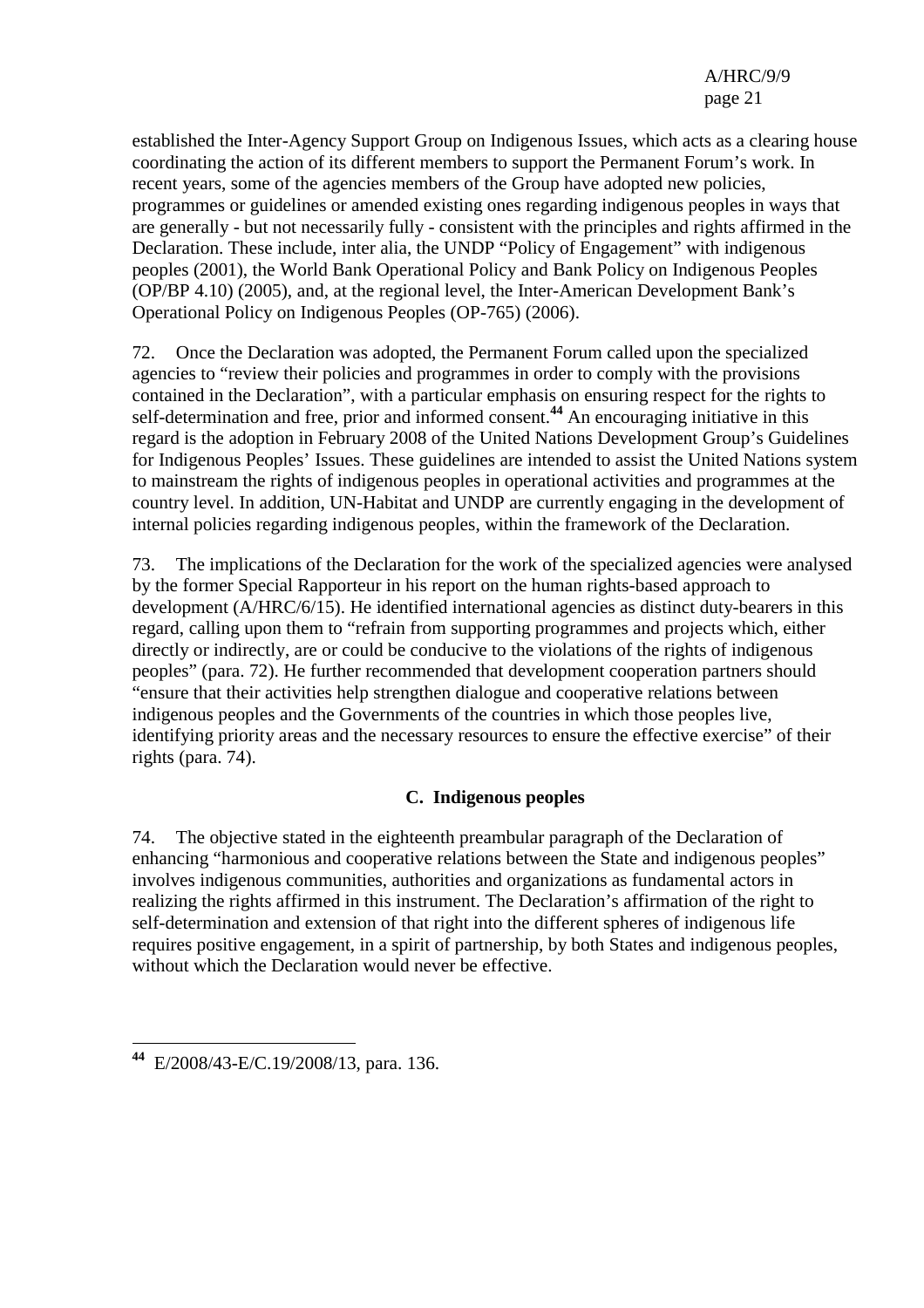75. Therefore, wide affirmation of the rights of indigenous peoples in the Declaration does not only create positive obligations for States, but also bestows important responsibilities upon the rights-holders themselves. This interaction between the affirmation of rights and the assumption of responsibilities is particularly crucial in areas in which the Declaration affirms for indigenous peoples a large degree of autonomy in managing their internal and local affairs.

76. Positive action by indigenous peoples themselves is by definition required for the exercise of their rights to maintain and develop institutions and mechanisms of self-governance. The Declaration simultaneously acknowledges the economic implications of indigenous self-government or autonomy, affirming indigenous peoples' rights to State financial and technical assistance and international cooperation in order to exercise their rights and fulfil their responsibilities in this regard (arts. 4 and 39).

77. Notably, indigenous peoples are called upon to exercise responsibilities for the preservation, exercise and development of their cultural heritage and expressions.**<sup>45</sup>** The Declaration further acknowledges indigenous peoples' inter-generational responsibilities, including environmental stewardship, with regard to their traditional lands, territories and resources (arts. 25 and 29).

78. In exercising their rights and responsibilities under the Declaration, indigenous peoples themselves should be guided by the normative tenets of the Declaration. Implementation of the Declaration will invariably require indigenous peoples' good faith, active participation in a spirit of mutual cooperation, when States consult as they must with indigenous peoples on matters affecting their rights with a view to obtaining their free, prior and informed consent. The objective for both parties in such consultations should be to reach a mutual agreement that builds harmonious partnerships.

79. The implementation of the Declaration by indigenous peoples may also require them to develop or revise their own institutions, traditions or customs through their own decision-making procedures. The Declaration recalls that the functioning of indigenous institutions should be "in accordance with international human rights standards" (art. 34) and calls for particular attention "to the rights and special needs of indigenous elders, women, youth, children and persons with disabilities", including in the elimination of all forms of discrimination and violence against indigenous children and women (art. 22). With an appropriate understanding of these provisions, the Declaration is a powerful tool in the hands of indigenous peoples to mainstream human rights within their respective societies in ways that are respectful to their cultures and values.

 $\overline{a}$ **<sup>45</sup>** Article 12 (1) (right to indigenous religious and spiritual traditions); article 13 (1) (right to their languages, literature and philosophies); article 31 (1) (right to their traditional knowledge and technologies).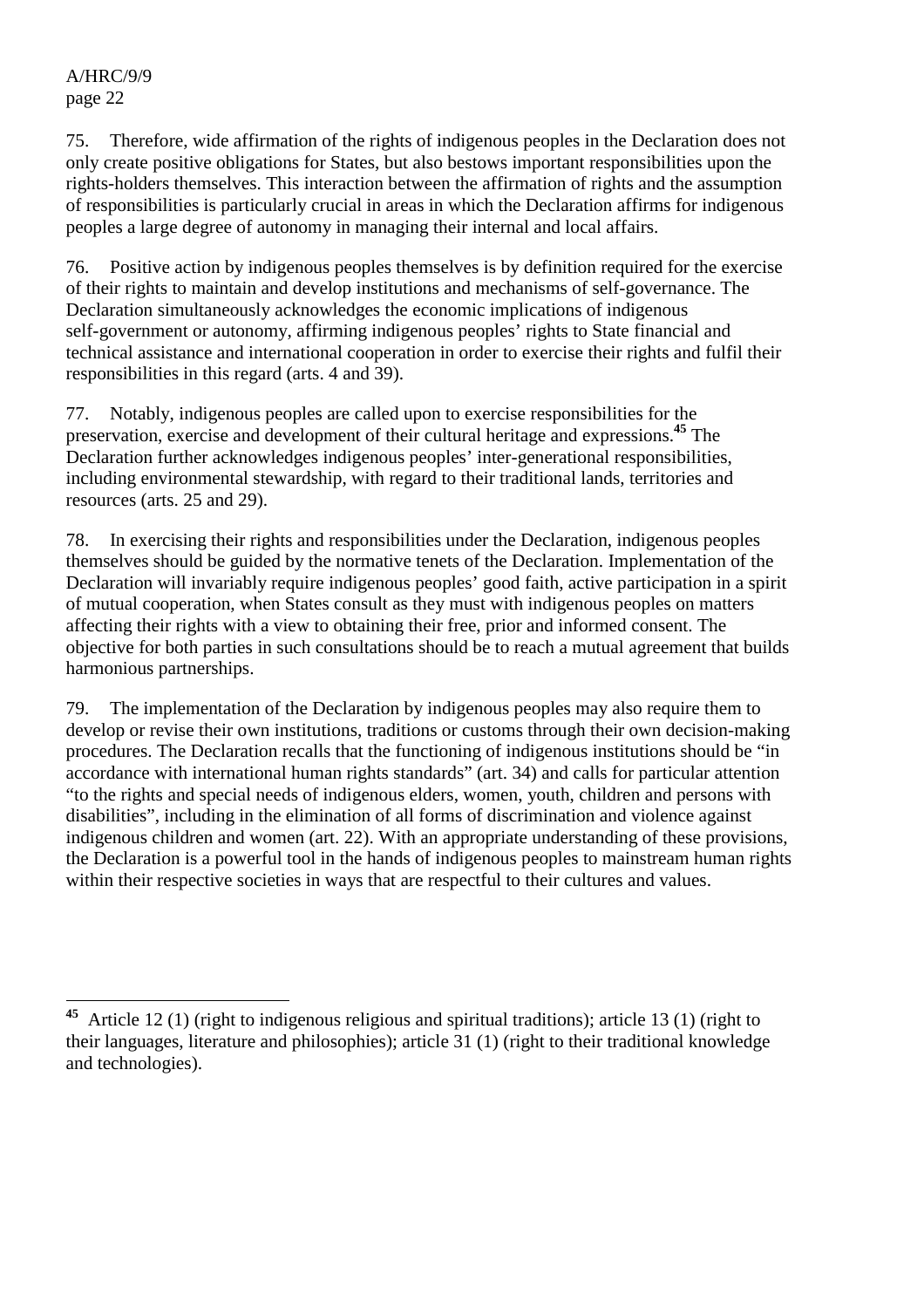## **D. Civil society**

80. Finally, the kind of systemic changes required to operationalize the Declaration at the local level cannot be ultimately achieved without involvement of society at large and engagement of social sectors such as the educational system, the media, the arts, religious groups, and the business community, for example.

81. Societal involvement is prerequisite for eliminating entrenched discrimination and prejudices against indigenous peoples, particularly in the fields of education, culture and information. In this regard, the Declaration mandates that indigenous peoples' "cultures, traditions, histories and aspirations … shall be appropriately reflected in education and public information" (art. 15, para. 1), which is further extended to "privately owned media" (art. 16, para. 2). The respect for indigenous peoples' cultural property and traditional knowledge further touches upon the activities of other societal actors, including churches, academic and research institutions, and museums.

82. In view of their impacts on the activities and daily life of indigenous peoples, local and transnational business enterprises also have an important responsibility to respect and promote the rights and principles of the Declaration. This is particularly relevant in relation to the guarantees set forth in article 32 of the Declaration regarding development or resource extraction projects affecting indigenous territories. In this connection, the Permanent Forum has called upon transnational corporations to respect the standards affirmed in the Declaration.**<sup>46</sup>**

83. In a similar vein, the Declaration should be promoted and respected by non-governmental development actors when their activities are related to indigenous peoples. As it does for State and international agencies, the Declaration not only provides NGOs with a set of clear programmatic priorities in their development activities affecting indigenous peoples, but also with a set of guidelines that should regulate the design and implementation of these activities.<sup>47</sup> In addition, the adoption of the Declaration should encourage the mainstreaming of the rights of indigenous peoples into the activities of international and national human rights NGOs.

84. In the recent past, a number of local and international NGOs have played a central role in specifically supporting indigenous peoples' demands and promoting the respect for their rights, for which they should be credited. They should be now seen as key actors in disseminating the content of the Declaration and in facilitating a constructive dialogue among States, indigenous peoples and other relevant stakeholders in order to promote its implementation. Some of these organizations are already engaged in such activities, which should be supported by States and the donor community at large.

 $\overline{a}$ **<sup>46</sup>** E/2008/43-E/C.19/2008/13, para. 26.

**<sup>47</sup>** United Nations Development Group, Guidelines on Indigenous Peoples' Issues, February 2008.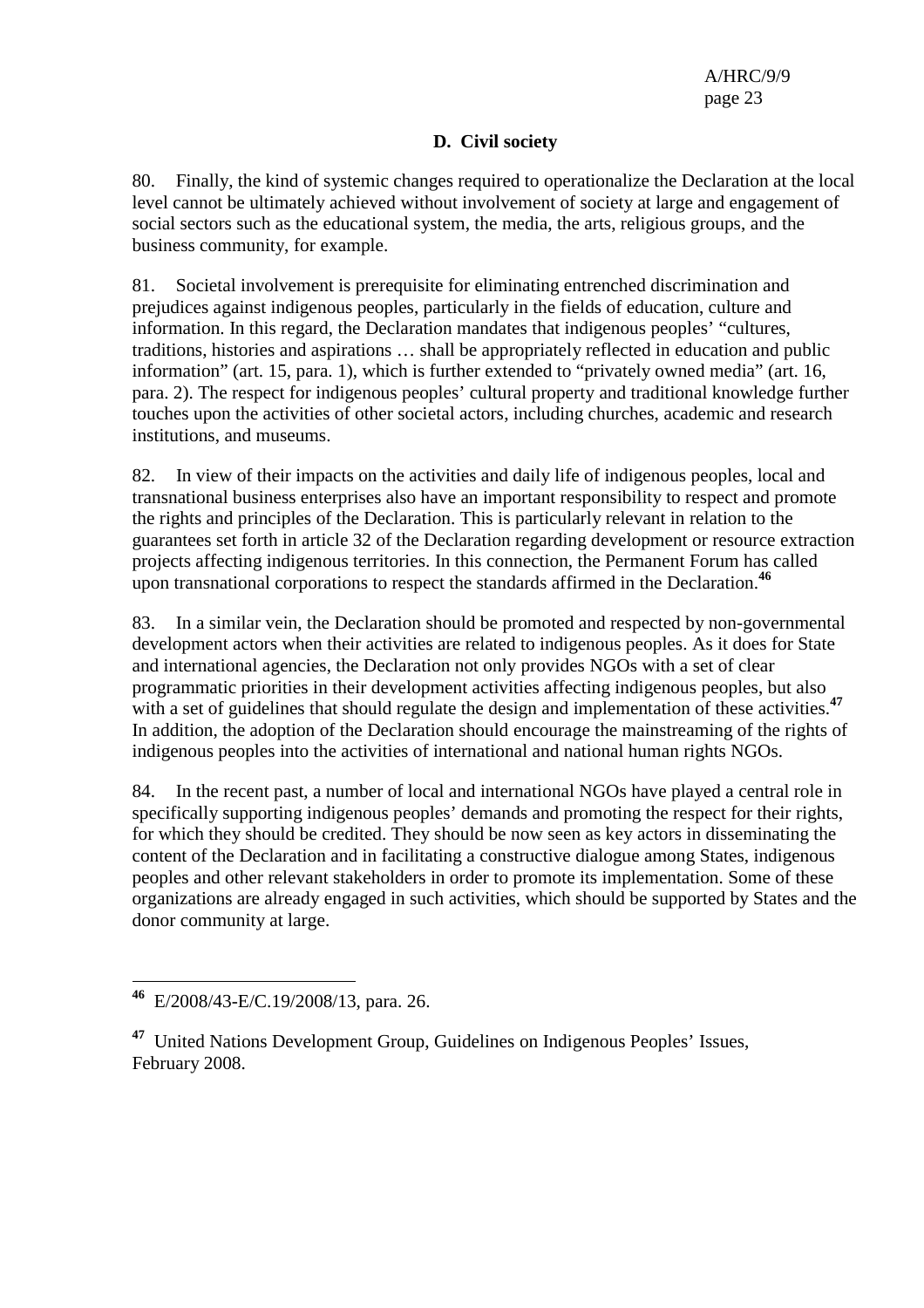#### **V. CONCLUSIONS**

85. **The United Nations Declaration on the Rights of Indigenous Peoples represents an authoritative common understanding, at the global level, of the minimum content of the rights of indigenous peoples, upon a foundation of various sources of international human rights law. The product of a protracted drafting process involving the demands voiced by indigenous peoples themselves, the Declaration reflects and builds upon human rights norms of general applicability, as interpreted and applied by United Nations and regional treaty bodies, as well as on the standards advanced by ILO Convention No. 169 and other relevant instruments and processes.** 

86. **Accordingly, the Declaration does not attempt to bestow indigenous peoples with a set of special or new human rights, but rather provides a contextualized elaboration of general human rights principles and rights as they relate to the specific historical, cultural and social circumstances of indigenous peoples. The standards affirmed in the Declaration share an essentially remedial character, seeking to redress the systemic obstacles and discrimination that indigenous peoples have faced in their enjoyment of basic human rights. From this perspective, the standards of the Declaration connect to existing State obligations under other human rights instruments.** 

87. **For the Declaration to be fully operative, States must pursue a range of affirmative, special measures that engage the various institutions of law-making and public administration. This involves a complex process of legal and institutional reform, judicial action, specific policies, and special reparations procedures. It is a process that requires States' full political engagement and financial commitment, and which is not free from obstacles and difficulties of all sorts.** 

88. **The United Nations system, including human rights bodies and mechanisms, specialized agencies and mechanisms with indigenous-specific mandates (the Permanent Forum, the Expert Mechanism and the Special Rapporteur), plays a central role in promoting the implementation of the Declaration at the local level. The principles and rights affirmed in the Declaration constitute or add to the normative frameworks for the activities of United Nations human rights institutions, mechanisms and specialized agencies as they relate to indigenous peoples, including with regard to development cooperation targeted for the benefit of indigenous peoples and other activities that may in some way affect indigenous interests.** 

89. **Because implementing the Declaration depends on the establishment of strong partnerships between States and indigenous peoples, in which both must assume responsibilities, indigenous peoples invariably are crucial actors in the operationalization**